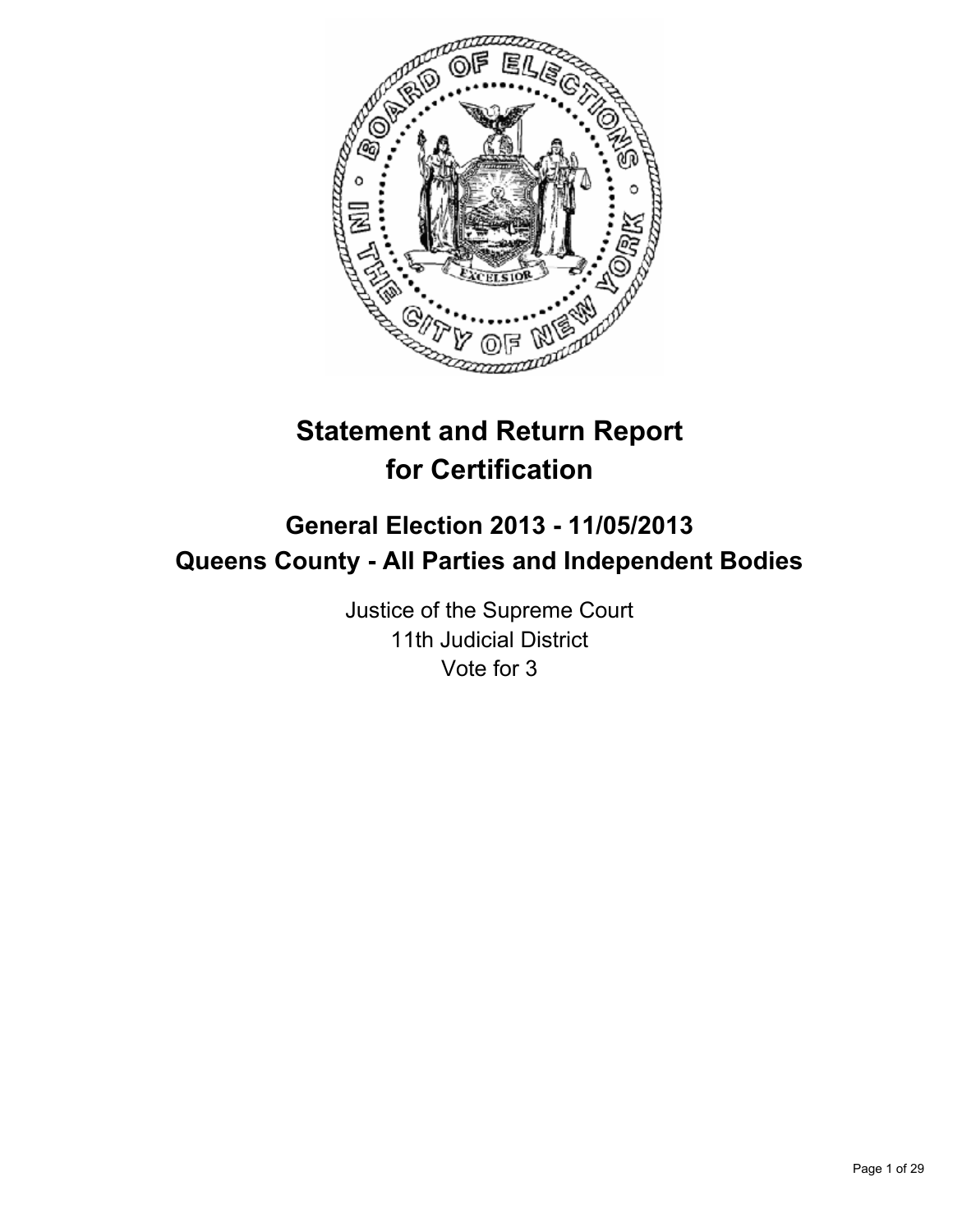

| PUBLIC COUNTER                                           | 18,034 |
|----------------------------------------------------------|--------|
| <b>EMERGENCY</b>                                         | 68     |
| ABSENTEE/MILITARY                                        | 815    |
| <b>FEDERAL</b>                                           | 0      |
| SPECIAL PRESIDENTIAL                                     | 0      |
| <b>AFFIDAVIT</b>                                         | 259    |
| <b>Total Ballots</b>                                     | 19,176 |
| Less - Inapplicable Federal/Special Presidential Ballots | 0      |
| <b>Total Applicable Ballots</b>                          | 19,176 |
| JEREMY S. WEINSTEIN (DEMOCRATIC)                         | 7,898  |
| JEREMY S. WEINSTEIN (REPUBLICAN)                         | 4,127  |
| JOHN F. CASEY (CONSERVATIVE)                             | 2,847  |
| ROBERT J. MCDONALD (DEMOCRATIC)                          | 7,383  |
| ROBERT J. MCDONALD (REPUBLICAN)                          | 4,242  |
| ROBERT J. MCDONALD (CONSERVATIVE)                        | 1,668  |
| BARRY A. SCHWARTZ (DEMOCRATIC)                           | 6,935  |
| KERRY JOHN KATSORHIS (REPUBLICAN)                        | 3,974  |
| KERRY JOHN KATSORHIS (CONSERVATIVE)                      | 1,633  |
| ABRAHMAN LINCOLN (WRITE-IN)                              | 1      |
| AMY POEHLER (WRITE-IN)                                   | 1      |
| CHARLES HAYES (WRITE-IN)                                 | 1      |
| CHEREE BUGGS (WRITE-IN)                                  | 1      |
| CLDE H. BENEGEL (WRITE-IN)                               | 1      |
| CORNELL WEST (WRITE-IN)                                  | 1      |
| DEBRA SILBER (WRITE-IN)                                  | 1      |
| IRA FELDMAN (WRITE-IN)                                   | 2      |
| ISAAC PANSEE (WRITE-IN)                                  | 1      |
| JAMES GALLESHAW (WRITE-IN)                               | 1      |
| JAMES GULBRAITH (WRITE-IN)                               | 1      |
| JIMMY MCMILLAN (WRITE-IN)                                | 1      |
| LEW SIMON (WRITE-IN)                                     | 1      |
| LUCY BILLINGS (WRITE-IN)                                 | 1      |
| MARIA SVOURT (WRITE-IN)                                  | 1      |
| MELANIE SILLEHI (WRITE-IN)                               | 1      |
| REO TRENT (WRITE-IN)                                     | 1      |
| TINA FEY (WRITE-IN)                                      | 1      |
| UNATTRIBUTABLE WRITE-IN (WRITE-IN)                       | 23     |
| WILLIAM FLNNKRITT (WRITE-IN)                             | 1      |
| YEHUDEN LEVIN (WRITE-IN)                                 | 1      |
| <b>Total Votes</b>                                       | 40,751 |
| Unrecorded                                               | 16,777 |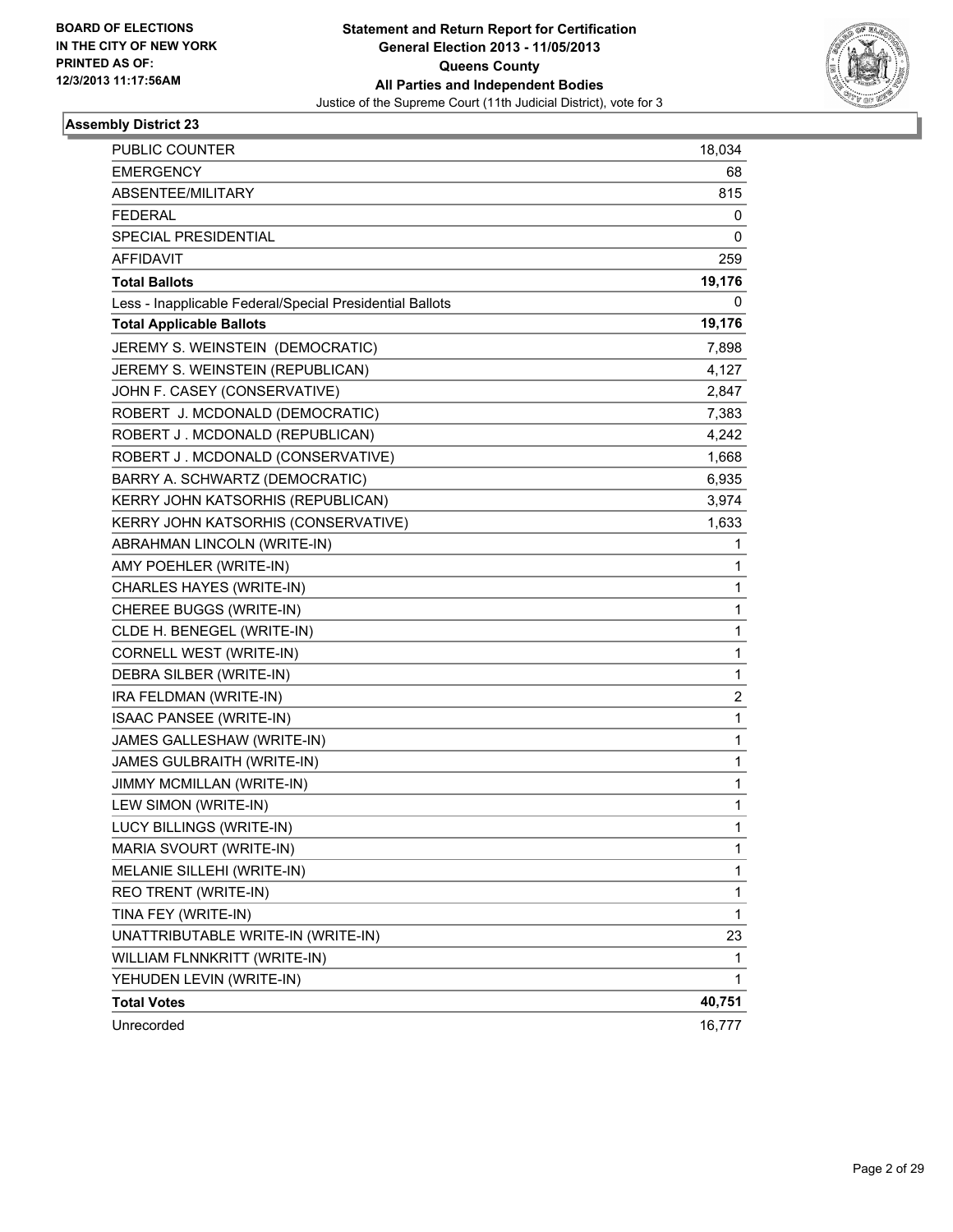

| PUBLIC COUNTER                                           | 13,459       |
|----------------------------------------------------------|--------------|
| <b>EMERGENCY</b>                                         | 0            |
| <b>ABSENTEE/MILITARY</b>                                 | 475          |
| <b>FEDERAL</b>                                           | 0            |
| <b>SPECIAL PRESIDENTIAL</b>                              | 0            |
| <b>AFFIDAVIT</b>                                         | 101          |
| <b>Total Ballots</b>                                     | 14,035       |
| Less - Inapplicable Federal/Special Presidential Ballots | 0            |
| <b>Total Applicable Ballots</b>                          | 14,035       |
| JEREMY S. WEINSTEIN (DEMOCRATIC)                         | 8,596        |
| JEREMY S. WEINSTEIN (REPUBLICAN)                         | 1,762        |
| JOHN F. CASEY (CONSERVATIVE)                             | 1,152        |
| ROBERT J. MCDONALD (DEMOCRATIC)                          | 7,658        |
| ROBERT J. MCDONALD (REPUBLICAN)                          | 1,672        |
| ROBERT J. MCDONALD (CONSERVATIVE)                        | 611          |
| BARRY A. SCHWARTZ (DEMOCRATIC)                           | 7,446        |
| KERRY JOHN KATSORHIS (REPUBLICAN)                        | 1,690        |
| KERRY JOHN KATSORHIS (CONSERVATIVE)                      | 676          |
| <b>BLAISE DELISE (WRITE-IN)</b>                          | 1            |
| CREG SPENCE (WRITE-IN)                                   | 1            |
| CURTIS SLIWA (WRITE-IN)                                  | $\mathbf{1}$ |
| FRANK NERVO (WRITE-IN)                                   | 1            |
| <b>GERARD MARRA (WRITE-IN)</b>                           | 1            |
| JASON DIAZ (WRITE-IN)                                    | 1            |
| JENNA PIRCO (WRITE-IN)                                   | 1            |
| JOEL BLUMENFELD (WRITE-IN)                               | $\mathbf{1}$ |
| JOHN JAV (WRITE-IN)                                      | 1            |
| MARVIN BECKDEY (WRITE-IN)                                | 1            |
| SHELDON ABT (WRITE-IN)                                   | 1            |
| SOPHIA SPENCE (WRITE-IN)                                 | 1            |
| THOMAS J. HILLGARDNER (WRITE-IN)                         | 1            |
| UNATTRIBUTABLE WRITE-IN (WRITE-IN)                       | 21           |
| <b>Total Votes</b>                                       | 31,297       |
| Unrecorded                                               | 10,808       |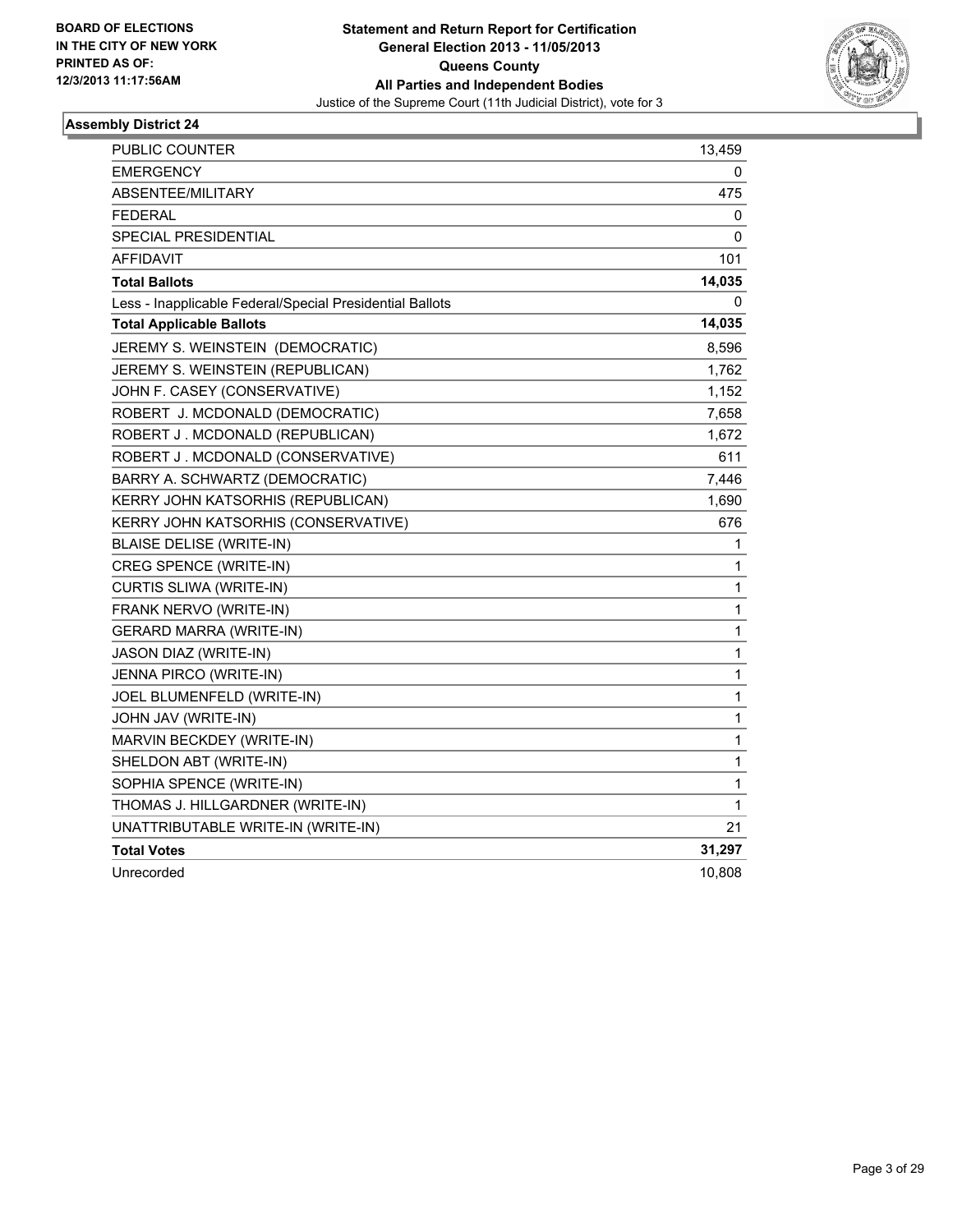

| PUBLIC COUNTER                                           | 13,472         |
|----------------------------------------------------------|----------------|
| <b>EMERGENCY</b>                                         | 0              |
| ABSENTEE/MILITARY                                        | 397            |
| <b>FEDERAL</b>                                           | 0              |
| SPECIAL PRESIDENTIAL                                     | 0              |
| AFFIDAVIT                                                | 89             |
| <b>Total Ballots</b>                                     | 13,958         |
| Less - Inapplicable Federal/Special Presidential Ballots | 0              |
| <b>Total Applicable Ballots</b>                          | 13,958         |
| JEREMY S. WEINSTEIN (DEMOCRATIC)                         | 7,069          |
| JEREMY S. WEINSTEIN (REPUBLICAN)                         | 2,468          |
| JOHN F. CASEY (CONSERVATIVE)                             | 1,504          |
| ROBERT J. MCDONALD (DEMOCRATIC)                          | 6,279          |
| ROBERT J. MCDONALD (REPUBLICAN)                          | 2,458          |
| ROBERT J. MCDONALD (CONSERVATIVE)                        | 828            |
| BARRY A. SCHWARTZ (DEMOCRATIC)                           | 6,145          |
| KERRY JOHN KATSORHIS (REPUBLICAN)                        | 2,496          |
| KERRY JOHN KATSORHIS (CONSERVATIVE)                      | 939            |
| ALTON MADDOX (WRITE-IN)                                  | 2              |
| ANTHONY WEINER (WRITE-IN)                                | 1              |
| BEN DOVER (WRITE-IN)                                     | 1              |
| C VERNON MASON (WRITE-IN)                                | 1              |
| CARLOS PUNGER (WRITE-IN)                                 | 1              |
| DAVID KESSLAY (WRITE-IN)                                 | 1              |
| DAVID PASSBY (WRITE-IN)                                  | 1              |
| ED FOX (WRITE-IN)                                        | $\mathbf{1}$   |
| ERIC FORD (WRITE-IN)                                     | 1              |
| <b>GEORGE ZANNTT (WRITE-IN)</b>                          | 1              |
| HRISTINE SCHMIDT (WRITE-IN)                              | 1              |
| JIMMY MCMILLAN (WRITE-IN)                                | 1              |
| MICH KIZMIAS (WRITE-IN)                                  | 1              |
| MICHAEL BROWN (WRITE-IN)                                 | 1              |
| NICK GULOTTA (WRITE-IN)                                  | 1              |
| NORMAN SEIGEL (WRITE-IN)                                 | 1              |
| PAUL KIM (WRITE-IN)                                      | 1              |
| PAUL ORTEGA (WRITE-IN)                                   | 1              |
| RORY I. LANCMAN (WRITE-IN)                               | 1              |
| RUBIN M. COHEN (WRITE-IN)                                | 1              |
| STEPHEN I. FEDER (WRITE-IN)                              | 2              |
| STEVEN ZISSOU (WRITE-IN)                                 | 1              |
| SYED REZA (WRITE-IN)                                     | 1              |
| TERESA SHEEVAN (WRITE-IN)                                | 2              |
| TONY AVELLA (WRITE-IN)                                   | $\overline{2}$ |
| UNATTRIBUTABLE WRITE-IN (WRITE-IN)                       | 21             |
| <b>Total Votes</b>                                       | 30,236         |
| Unrecorded                                               | 11,638         |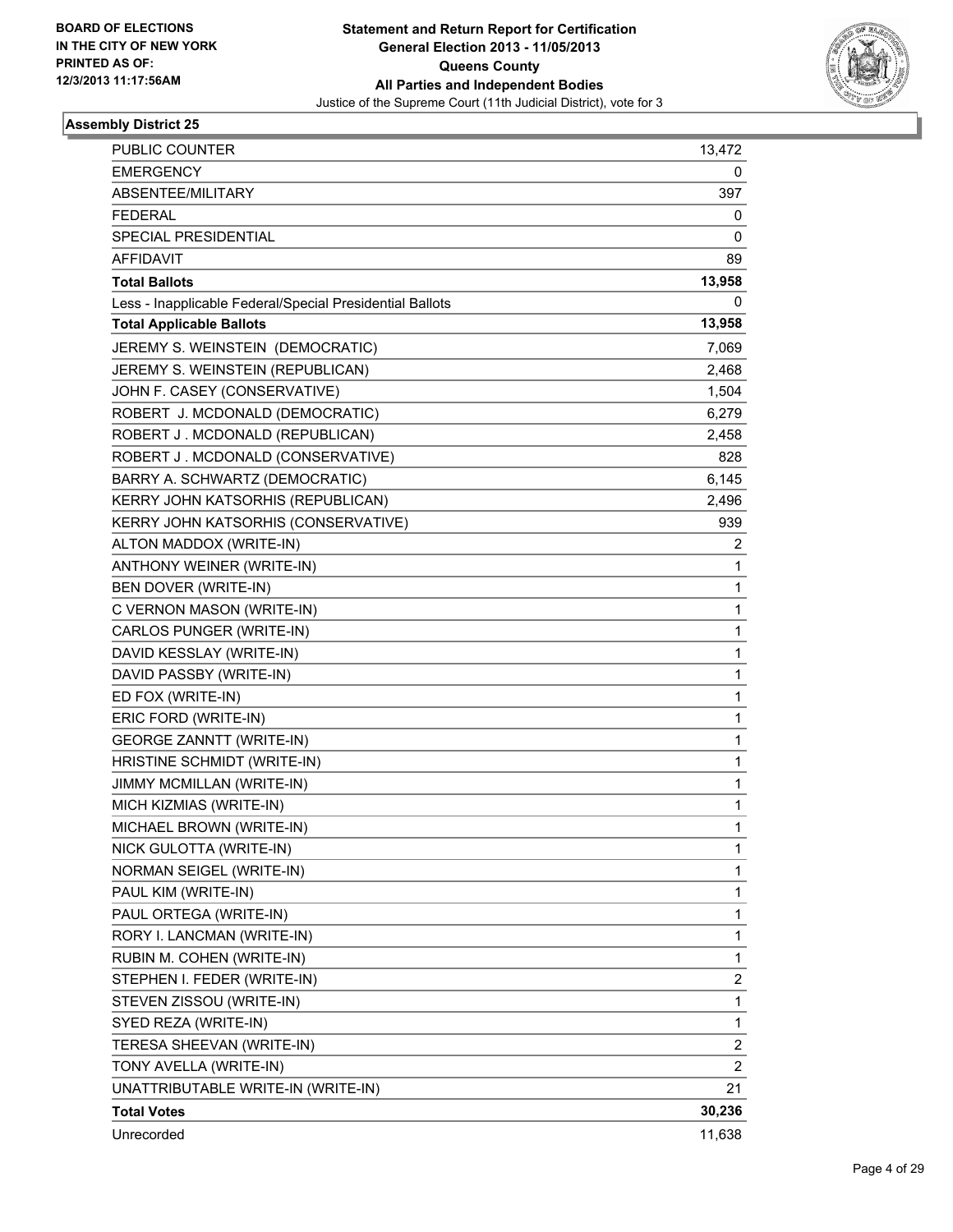

| PUBLIC COUNTER                                           | 21,097 |
|----------------------------------------------------------|--------|
| <b>EMERGENCY</b>                                         | 1.     |
| <b>ABSENTEE/MILITARY</b>                                 | 878    |
| <b>FEDERAL</b>                                           | 0      |
| <b>SPECIAL PRESIDENTIAL</b>                              | 0      |
| AFFIDAVIT                                                | 115    |
| <b>Total Ballots</b>                                     | 22,091 |
| Less - Inapplicable Federal/Special Presidential Ballots | 0      |
| <b>Total Applicable Ballots</b>                          | 22,091 |
| JEREMY S. WEINSTEIN (DEMOCRATIC)                         | 10,357 |
| JEREMY S. WEINSTEIN (REPUBLICAN)                         | 4,699  |
| JOHN F. CASEY (CONSERVATIVE)                             | 3,183  |
| ROBERT J. MCDONALD (DEMOCRATIC)                          | 9,602  |
| ROBERT J. MCDONALD (REPUBLICAN)                          | 4,962  |
| ROBERT J. MCDONALD (CONSERVATIVE)                        | 1,729  |
| BARRY A. SCHWARTZ (DEMOCRATIC)                           | 9,370  |
| KERRY JOHN KATSORHIS (REPUBLICAN)                        | 5,196  |
| KERRY JOHN KATSORHIS (CONSERVATIVE)                      | 1,842  |
| ADAM FERTIY (WRITE-IN)                                   | 1      |
| ANTONIO PROLOHZORO (WRITE-IN)                            | 1      |
| BRET FERTIY (WRITE-IN)                                   | 1      |
| DAVE KOLOWASKY (WRITE-IN)                                | 1      |
| DAVID DIKMAN (WRITE-IN)                                  | 1      |
| DOROTHY CHIN BRANDT (WRITE-IN)                           | 1      |
| DOUGLAS PRESCOTT (WRITE-IN)                              | 1      |
| ERIC ROSENTHAL (WRITE-IN)                                | 1      |
| FRANK PADAVAN (WRITE-IN)                                 | 3      |
| <b>GAIL ROSENTHAL (WRITE-IN)</b>                         | 1      |
| <b>GLEN ROSENTHAL (WRITE-IN)</b>                         | 1      |
| JOE LEOPEC (WRITE-IN)                                    | 1      |
| JOHN TEST (WRITE-IN)                                     | 1      |
| JON STEWART (WRITE-IN)                                   | 1      |
| STEVE BEHAR (WRITE-IN)                                   | 1      |
| UNATTRIBUTABLE WRITE-IN (WRITE-IN)                       | 30     |
| VJEKOSLAV RADOVCIC (WRITE-IN)                            | 1      |
| <b>Total Votes</b>                                       | 50,988 |
| Unrecorded                                               | 15,285 |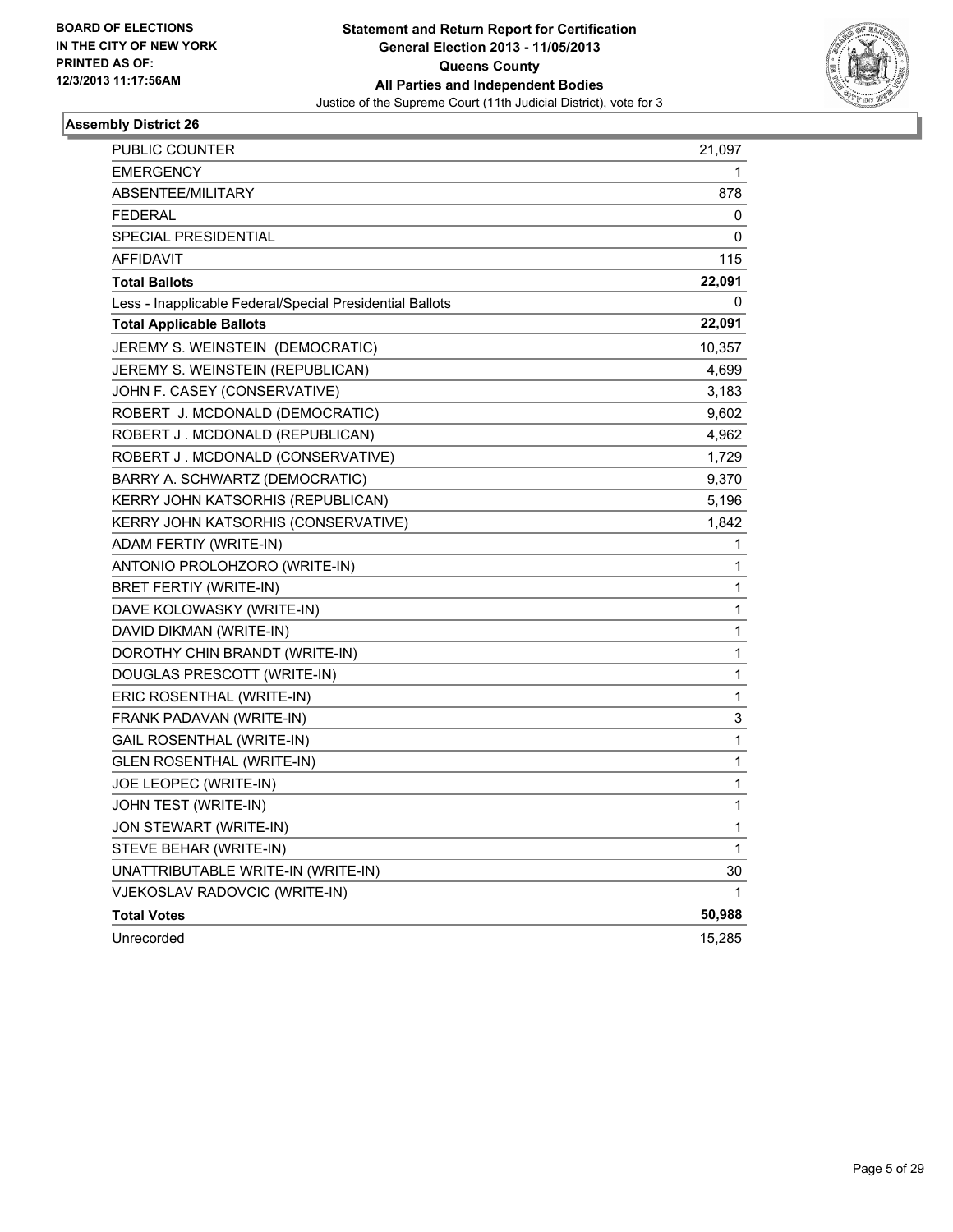

| PUBLIC COUNTER                                           | 14,376       |
|----------------------------------------------------------|--------------|
| <b>EMERGENCY</b>                                         | 0            |
| <b>ABSENTEE/MILITARY</b>                                 | 601          |
| <b>FEDERAL</b>                                           | 0            |
| SPECIAL PRESIDENTIAL                                     | 0            |
| <b>AFFIDAVIT</b>                                         | 113          |
| <b>Total Ballots</b>                                     | 15,090       |
| Less - Inapplicable Federal/Special Presidential Ballots | 0            |
| <b>Total Applicable Ballots</b>                          | 15,090       |
| JEREMY S. WEINSTEIN (DEMOCRATIC)                         | 7,970        |
| JEREMY S. WEINSTEIN (REPUBLICAN)                         | 2,713        |
| JOHN F. CASEY (CONSERVATIVE)                             | 1,317        |
| ROBERT J. MCDONALD (DEMOCRATIC)                          | 7,010        |
| ROBERT J. MCDONALD (REPUBLICAN)                          | 2,483        |
| ROBERT J. MCDONALD (CONSERVATIVE)                        | 743          |
| BARRY A. SCHWARTZ (DEMOCRATIC)                           | 7,011        |
| KERRY JOHN KATSORHIS (REPUBLICAN)                        | 2,460        |
| KERRY JOHN KATSORHIS (CONSERVATIVE)                      | 792          |
| AKILA GAVNHATT (WRITE-IN)                                | 1            |
| ALAN GORDON (WRITE-IN)                                   | 1            |
| <b>ASSATA SHATEUR (WRITE-IN)</b>                         | 1            |
| BILL CLINTON (WRITE-IN)                                  | 1            |
| COONIE RUDOLPH (WRITE-IN)                                | 1            |
| DAVID EISNER (WRITE-IN)                                  | 1            |
| DAVID HARNS (WRITE-IN)                                   | 1            |
| DAVID WINITSKY (WRITE-IN)                                | 1            |
| ERIK ZENGEN (WRITE-IN)                                   | 1            |
| HINDA SHAMITTMA (WRITE-IN)                               | 1            |
| HOLLEL SURIKS (WRITE-IN)                                 | 1            |
| JANET CANO (WRITE-IN)                                    | 1            |
| JUSTIN WAX JACOBS (WRITE-IN)                             | 1            |
| LUCY VAN PELT (WRITE-IN)                                 | 1            |
| MIKE HARAY (WRITE-IN)                                    | 1            |
| MITZNO SHMIDMION (WRITE-IN)                              | $\mathbf{1}$ |
| NECHONGE LOCH (WRITE-IN)                                 | 1            |
| RORY I. LANCMAN (WRITE-IN)                               | 1            |
| RUDY GIULIANI (WRITE-IN)                                 | 1            |
| STEPHAN G. BACK (WRITE-IN)                               | 1            |
| SUSAN BRYANT (WRITE-IN)                                  | 1            |
| UNATTRIBUTABLE WRITE-IN (WRITE-IN)                       | 21           |
| <b>Total Votes</b>                                       | 32,541       |
| Unrecorded                                               | 12,729       |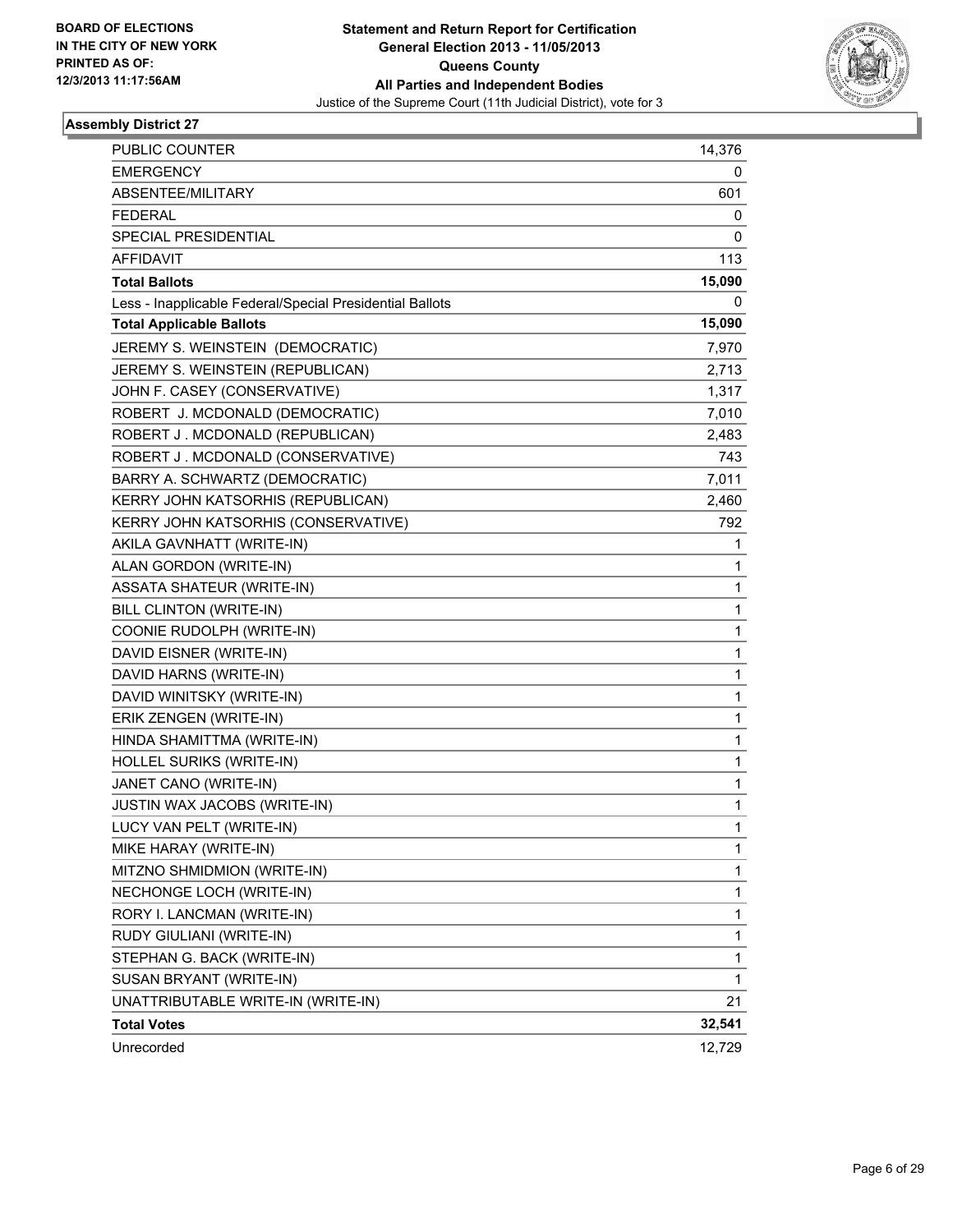

| <b>PUBLIC COUNTER</b>                                    | 17,878       |
|----------------------------------------------------------|--------------|
| <b>EMERGENCY</b>                                         | 0            |
| ABSENTEE/MILITARY                                        | 728          |
| <b>FEDERAL</b>                                           | 0            |
| SPECIAL PRESIDENTIAL                                     | 0            |
| AFFIDAVIT                                                | 98           |
| <b>Total Ballots</b>                                     | 18,704       |
| Less - Inapplicable Federal/Special Presidential Ballots | 0            |
| <b>Total Applicable Ballots</b>                          | 18,704       |
| JEREMY S. WEINSTEIN (DEMOCRATIC)                         | 9,557        |
| JEREMY S. WEINSTEIN (REPUBLICAN)                         | 3,657        |
| JOHN F. CASEY (CONSERVATIVE)                             | 2,131        |
| ROBERT J. MCDONALD (DEMOCRATIC)                          | 8,653        |
| ROBERT J. MCDONALD (REPUBLICAN)                          | 3,565        |
| ROBERT J. MCDONALD (CONSERVATIVE)                        | 1,195        |
| BARRY A. SCHWARTZ (DEMOCRATIC)                           | 8,628        |
| KERRY JOHN KATSORHIS (REPUBLICAN)                        | 3,517        |
| KERRY JOHN KATSORHIS (CONSERVATIVE)                      | 1,244        |
| ANTHONY WEINER (WRITE-IN)                                | 1            |
| BEN AFFLECK (WRITE-IN)                                   | $\mathbf{1}$ |
| BRIAN H. LOWY (WRITE-IN)                                 | 1            |
| CHRISTINA MAGGI (WRITE-IN)                               | 1            |
| DONALD BRUNO (WRITE-IN)                                  | 1            |
| EDWARD SOTO (WRITE-IN)                                   | 1            |
| ELIOT SPITZER (WRITE-IN)                                 | 1            |
| FELIX MADDISON (WRITE-IN)                                | 1            |
| FLORENTINA NICA FKA IGNAT (WRITE-IN)                     | 1            |
| FRANK MAGGI (WRITE-IN)                                   | 1            |
| <b>GARRETT LEW (WRITE-IN)</b>                            | 1            |
| <b>GEORGE CARLER (WRITE-IN)</b>                          | 1            |
| HAROLD SHUTTE (WRITE-IN)                                 | 1            |
| <b>IMOR ICKIN (WRITE-IN)</b>                             | 1            |
| JAMES KELLY (WRITE-IN)                                   | 1            |
| JOSEPH A SURACI (WRITE-IN)                               | 1            |
| JOSEPH A. SURACI (WRITE-IN)                              | 1            |
| JOSEPH NIVEN (WRITE-IN)                                  | 1            |
| JOSHUA TANZER (WRITE-IN)                                 | 1            |
| JUDSON KASPAR (WRITE-IN)                                 | 1            |
| JUDY HUANG (WRITE-IN)                                    | 1            |
| KEITH TALLBE (WRITE-IN)                                  | 1            |
| KEN CARL (WRITE-IN)                                      | 1            |
| KEVIN WING (WRITE-IN)                                    | 1            |
| LOU COSTELLO (WRITE-IN)                                  | 1            |
| LOU REED (WRITE-IN)                                      | 1            |
| MARCO ANLHEARL (WRITE-IN)                                | 1            |
| MATT HUNTER (WRITE-IN)                                   | 1            |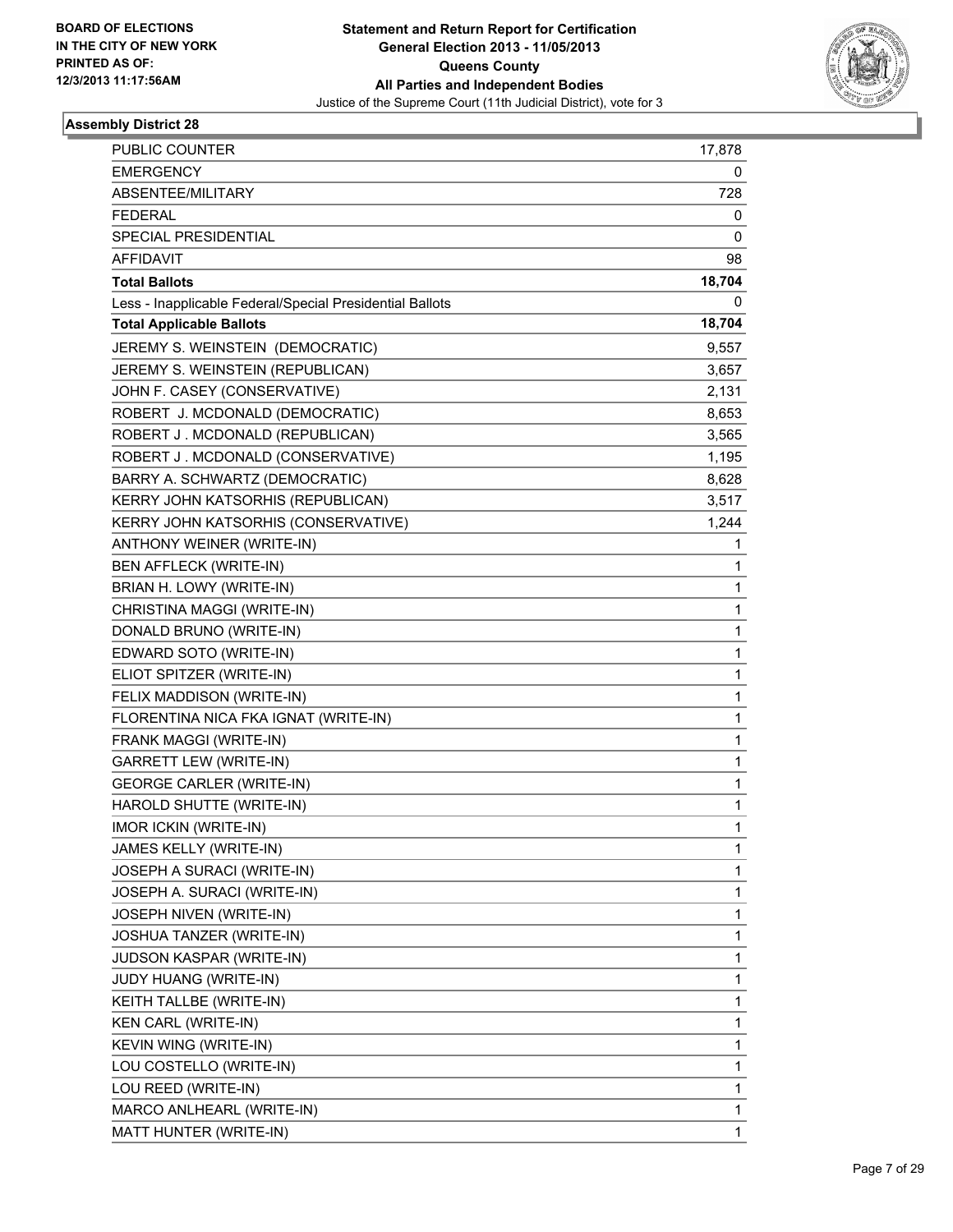

| MITCHELL FRANK (WRITE-IN)          |        |
|------------------------------------|--------|
| NICOLE BRAMSTEAD (WRITE-IN)        |        |
| NOEMI ALLEN (WRITE-IN)             |        |
| PATRICK SETNOFF (WRITE-IN)         |        |
| PNINA SAMUELS (WRITE-IN)           |        |
| RUDY GIULIANI (WRITE-IN)           |        |
| SHARONA BAONATHAN (WRITE-IN)       |        |
| STEPHEN POKART (WRITE-IN)          |        |
| STEVE DENNIS (WRITE-IN)            |        |
| STEVEN BIULSI (WRITE-IN)           |        |
| THOMAS J. LOUGHRAM (WRITE-IN)      |        |
| UNATTRIBUTABLE WRITE-IN (WRITE-IN) | 33     |
| VERONICA ESCOBAR (WRITE-IN)        |        |
| ZVI SAMUELS (WRITE-IN)             |        |
| <b>Total Votes</b>                 | 42,221 |
| Unrecorded                         | 13,891 |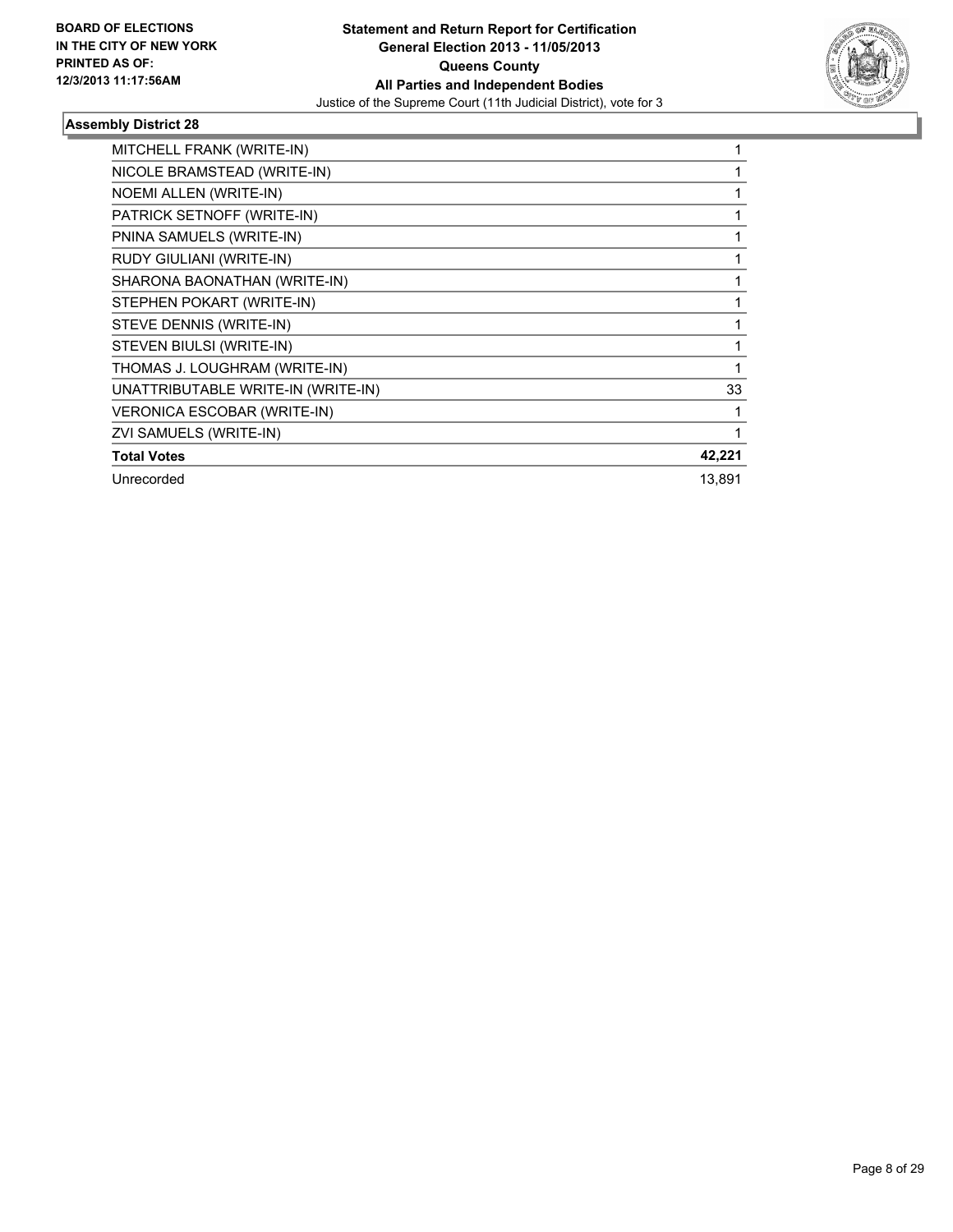

| <b>PUBLIC COUNTER</b>                                    | 17,580         |
|----------------------------------------------------------|----------------|
| <b>EMERGENCY</b>                                         | 1              |
| ABSENTEE/MILITARY                                        | 497            |
| <b>FEDERAL</b>                                           | 0              |
| <b>SPECIAL PRESIDENTIAL</b>                              | 0              |
| <b>AFFIDAVIT</b>                                         | 167            |
| <b>Total Ballots</b>                                     | 18,245         |
| Less - Inapplicable Federal/Special Presidential Ballots | 0              |
| <b>Total Applicable Ballots</b>                          | 18,245         |
| JEREMY S. WEINSTEIN (DEMOCRATIC)                         | 12,700         |
| JEREMY S. WEINSTEIN (REPUBLICAN)                         | 400            |
| JOHN F. CASEY (CONSERVATIVE)                             | 326            |
| ROBERT J. MCDONALD (DEMOCRATIC)                          | 12,676         |
| ROBERT J. MCDONALD (REPUBLICAN)                          | 416            |
| ROBERT J. MCDONALD (CONSERVATIVE)                        | 143            |
| BARRY A. SCHWARTZ (DEMOCRATIC)                           | 11,524         |
| KERRY JOHN KATSORHIS (REPUBLICAN)                        | 431            |
| KERRY JOHN KATSORHIS (CONSERVATIVE)                      | 160            |
| AFRIM POCESTA (WRITE-IN)                                 | 1              |
| <b>BILL BRIGGS (WRITE-IN)</b>                            | 1              |
| CHRISTOPHER J. SMITH (WRITE-IN)                          | 1              |
| COREY GUMBS (WRITE-IN)                                   | 3              |
| ERNEST BELFIORE (WRITE-IN)                               | 1              |
| GARY SACCENT JR. (WRITE-IN)                              | 1              |
| JOHN TEST (WRITE-IN)                                     | $\mathbf{1}$   |
| JOHN W. CRONIN (WRITE-IN)                                | $\overline{2}$ |
| LEONA FERGUSON (WRITE-IN)                                | $\mathbf{1}$   |
| UNATTRIBUTABLE WRITE-IN (WRITE-IN)                       | 9              |
| <b>Total Votes</b>                                       | 38,797         |
| Unrecorded                                               | 15,938         |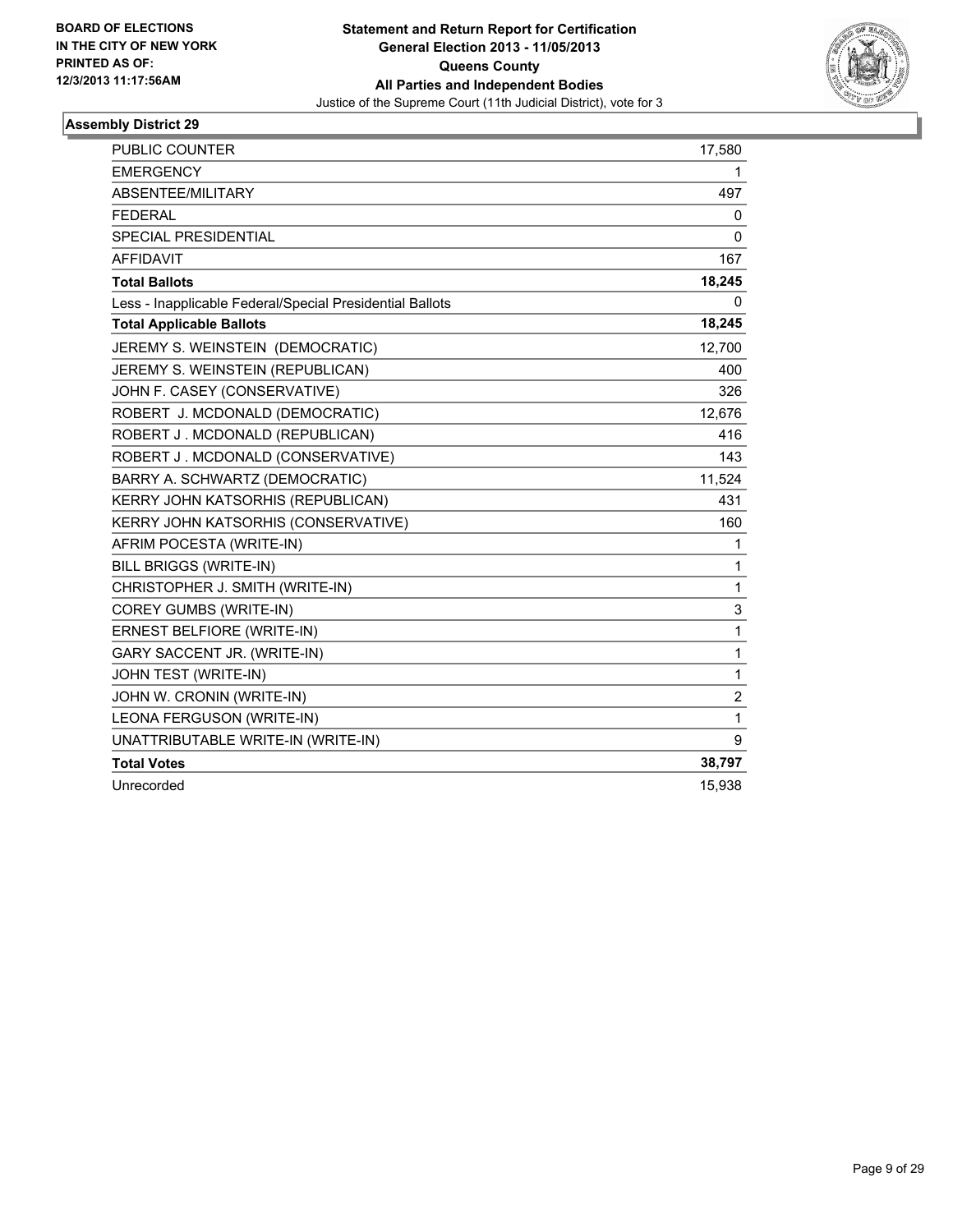

| PUBLIC COUNTER                                           | 14,367 |
|----------------------------------------------------------|--------|
| <b>EMERGENCY</b>                                         | 14     |
| ABSENTEE/MILITARY                                        | 466    |
| <b>FEDERAL</b>                                           | 0      |
| SPECIAL PRESIDENTIAL                                     | 0      |
| AFFIDAVIT                                                | 120    |
| <b>Total Ballots</b>                                     | 14,967 |
| Less - Inapplicable Federal/Special Presidential Ballots | 0      |
| <b>Total Applicable Ballots</b>                          | 14,967 |
| JEREMY S. WEINSTEIN (DEMOCRATIC)                         | 6,944  |
| JEREMY S. WEINSTEIN (REPUBLICAN)                         | 2,720  |
| JOHN F. CASEY (CONSERVATIVE)                             | 2,064  |
| ROBERT J. MCDONALD (DEMOCRATIC)                          | 6,645  |
| ROBERT J. MCDONALD (REPUBLICAN)                          | 2,858  |
| ROBERT J. MCDONALD (CONSERVATIVE)                        | 1,082  |
| BARRY A. SCHWARTZ (DEMOCRATIC)                           | 6,117  |
| KERRY JOHN KATSORHIS (REPUBLICAN)                        | 2,808  |
| KERRY JOHN KATSORHIS (CONSERVATIVE)                      | 1,127  |
| ADA MORITZ (WRITE-IN)                                    | 1      |
| ANA MARIA ARCHILA (WRITE-IN)                             | 1      |
| ANDREW FRIEDMAN (WRITE-IN)                               | 1      |
| ANIBAL ROGEJ (WRITE-IN)                                  | 1      |
| ANTHONY AOCORI (WRITE-IN)                                | 1      |
| BERNARD HELLDORFER (WRITE-IN)                            | 1      |
| <b>BOB CASTAS (WRITE-IN)</b>                             | 1      |
| <b>BOBBY SANDS (WRITE-IN)</b>                            | 1      |
| COLTRONE MORITZ (WRITE-IN)                               | 1      |
| DAVID MOOG (WRITE-IN)                                    | 2      |
| DEAN SKELOS (WRITE-IN)                                   | 1      |
| EDGAR ALCARAZ (WRITE-IN)                                 | 1      |
| ERNIE ANASTOS (WRITE-IN)                                 | 1      |
| <b>GERRY ADAMS (WRITE-IN)</b>                            | 1      |
| JACK BAER (WRITE-IN)                                     | 1      |
| JANIE WILLIAMS (WRITE-IN)                                | 1      |
| JEAN CALPIA (WRITE-IN)                                   | 1      |
| JOHN LEHECKA (WRITE-IN)                                  | 1      |
| JOSEPH DUGAN (WRITE-IN)                                  | 1      |
| KIMANI GRAY (WRITE-IN)                                   | 1      |
| MARK CARSON (WRITE-IN)                                   | 1      |
| NICHOLAS DE PATER ALLISON (WRITE-IN)                     | 1      |
| RALPH NADER (WRITE-IN)                                   | 1      |
| RAMANDEY GRAHAM (WRITE-IN)                               | 1      |
| ROBERT W VEACH (WRITE-IN)                                | 1      |
| SAMUEL WOLFSON (WRITE-IN)                                | 1      |
| THOMAS F. REDDINGTON (WRITE-IN)                          | 1      |
| THOMAS PAPPEY (WRITE-IN)                                 | 1      |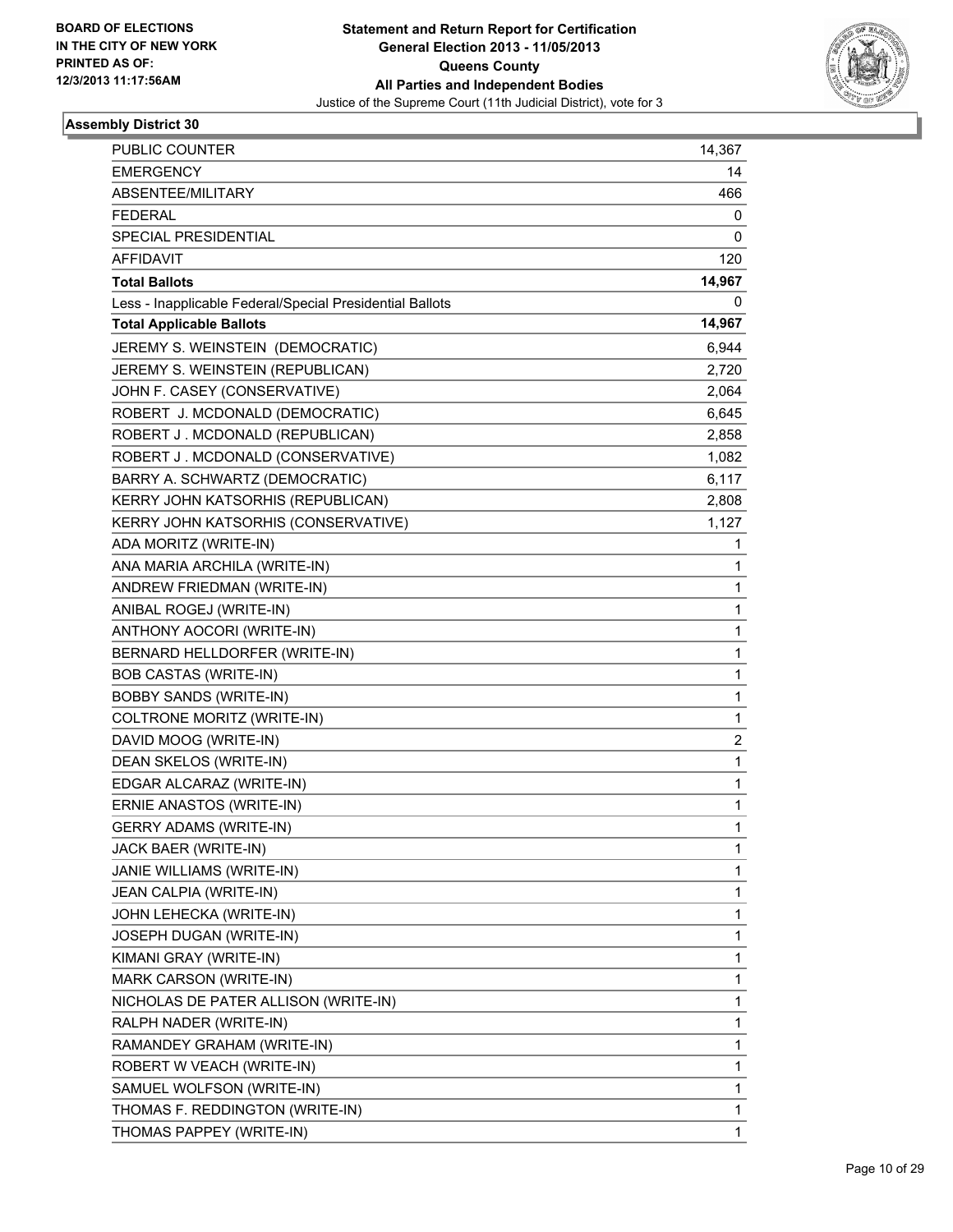

| TOR JOHNSON (WRITE-IN)             |        |
|------------------------------------|--------|
| UNATTRIBUTABLE WRITE-IN (WRITE-IN) | າາ     |
| <b>Total Votes</b>                 | 32.417 |
| Unrecorded                         | 12.484 |

| <b>PUBLIC COUNTER</b>                                    | 12,019       |
|----------------------------------------------------------|--------------|
| <b>EMERGENCY</b>                                         | 0            |
| ABSENTEE/MILITARY                                        | 307          |
| FEDERAL                                                  | 0            |
| <b>SPECIAL PRESIDENTIAL</b>                              | 0            |
| <b>AFFIDAVIT</b>                                         | 124          |
| <b>Total Ballots</b>                                     | 12,450       |
| Less - Inapplicable Federal/Special Presidential Ballots | 0            |
| <b>Total Applicable Ballots</b>                          | 12,450       |
| JEREMY S. WEINSTEIN (DEMOCRATIC)                         | 8,270        |
| JEREMY S. WEINSTEIN (REPUBLICAN)                         | 422          |
| JOHN F. CASEY (CONSERVATIVE)                             | 403          |
| ROBERT J. MCDONALD (DEMOCRATIC)                          | 7,993        |
| ROBERT J. MCDONALD (REPUBLICAN)                          | 474          |
| ROBERT J. MCDONALD (CONSERVATIVE)                        | 213          |
| BARRY A. SCHWARTZ (DEMOCRATIC)                           | 7,268        |
| KERRY JOHN KATSORHIS (REPUBLICAN)                        | 421          |
| KERRY JOHN KATSORHIS (CONSERVATIVE)                      | 225          |
| ACAN KATEMAN (WRITE-IN)                                  | 1            |
| ALTON MADDOX (WRITE-IN)                                  | 1            |
| ANNMARIE TORNABENE RESE (WRITE-IN)                       | $\mathbf{1}$ |
| ERICK SALGADO (WRITE-IN)                                 | 3            |
| <b>JIM MORRISON (WRITE-IN)</b>                           | $\mathbf 1$  |
| LANCE EASTACHE (WRITE-IN)                                | $\mathbf{1}$ |
| MARTIN CALBWELL (WRITE-IN)                               | $\mathbf{1}$ |
| THOMAS BEDDINGTON (WRITE-IN)                             | $\mathbf{1}$ |
| UNATTRIBUTABLE WRITE-IN (WRITE-IN)                       | 10           |
| WILLIAM S. BUMUSHS (WRITE-IN)                            | 1            |
| <b>Total Votes</b>                                       | 25,710       |
| Unrecorded                                               | 11,640       |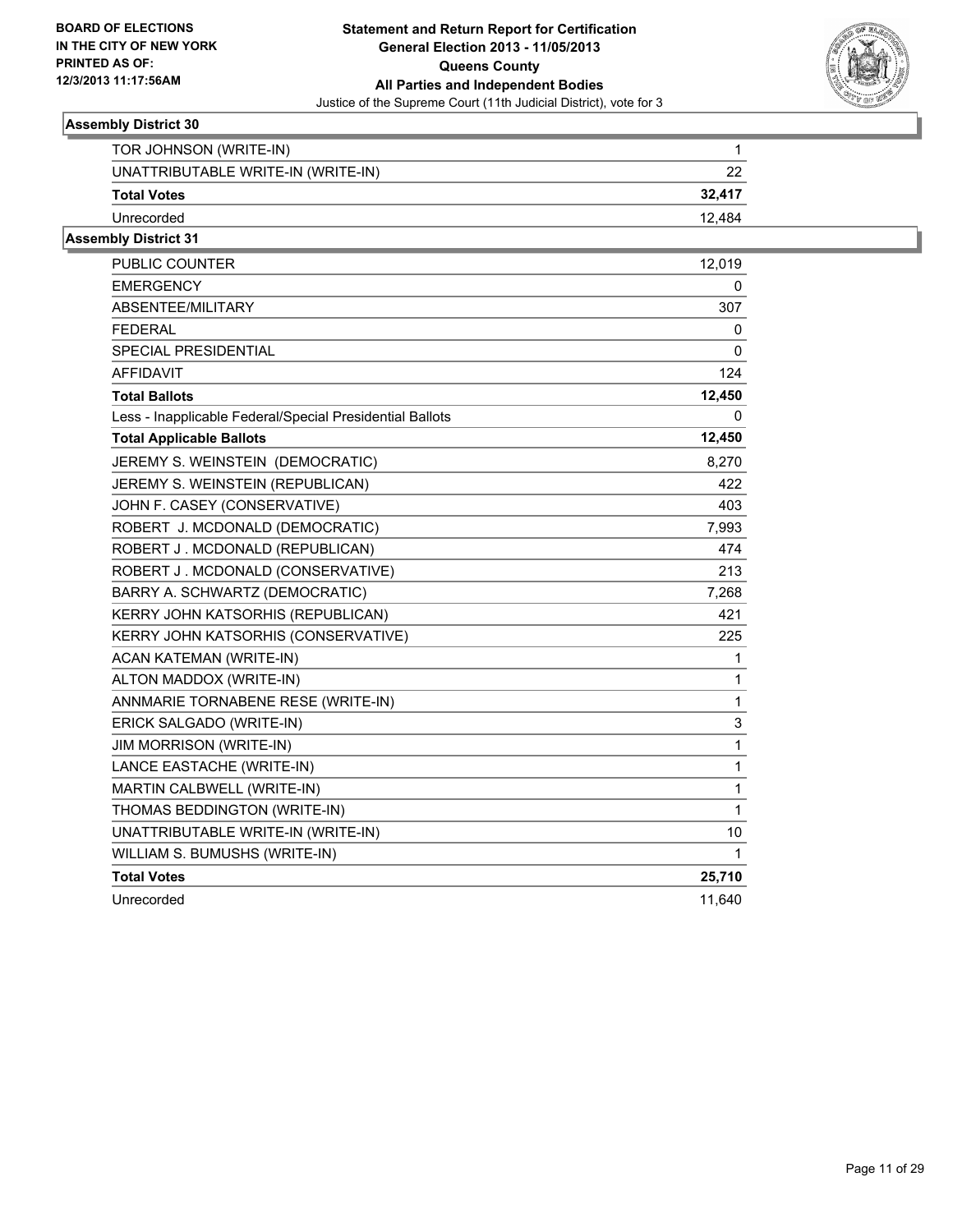

| <b>PUBLIC COUNTER</b>                                    | 16,455       |
|----------------------------------------------------------|--------------|
| <b>EMERGENCY</b>                                         | 6            |
| ABSENTEE/MILITARY                                        | 334          |
| <b>FEDERAL</b>                                           | 0            |
| <b>SPECIAL PRESIDENTIAL</b>                              | $\mathbf{0}$ |
| <b>AFFIDAVIT</b>                                         | 182          |
| <b>Total Ballots</b>                                     | 16,977       |
| Less - Inapplicable Federal/Special Presidential Ballots | $\mathbf{0}$ |
| <b>Total Applicable Ballots</b>                          | 16,977       |
| JEREMY S. WEINSTEIN (DEMOCRATIC)                         | 11,490       |
| JEREMY S. WEINSTEIN (REPUBLICAN)                         | 218          |
| JOHN F. CASEY (CONSERVATIVE)                             | 283          |
| ROBERT J. MCDONALD (DEMOCRATIC)                          | 11,222       |
| ROBERT J. MCDONALD (REPUBLICAN)                          | 241          |
| ROBERT J. MCDONALD (CONSERVATIVE)                        | 118          |
| BARRY A. SCHWARTZ (DEMOCRATIC)                           | 10,128       |
| KERRY JOHN KATSORHIS (REPUBLICAN)                        | 221          |
| KERRY JOHN KATSORHIS (CONSERVATIVE)                      | 115          |
| ABENA-AIKKE P. WOOTEN (WRITE-IN)                         | 1            |
| EVERLY D. BROWN (WRITE-IN)                               | 1            |
| JESSIE WOOTER (WRITE-IN)                                 | 1            |
| KOFI J. AGYEMAN- WOOTEN (WRITE-IN)                       | 1            |
| KWEKU J.AGYEMAN - WOOTEN (WRITE-IN)                      | 1            |
| LENORA GERALD (WRITE-IN)                                 | 1            |
| RANDY CREDICO (WRITE-IN)                                 | 1            |
| UNATTRIBUTABLE WRITE-IN (WRITE-IN)                       | 13           |
| <b>Total Votes</b>                                       | 34,056       |
| Unrecorded                                               | 16,875       |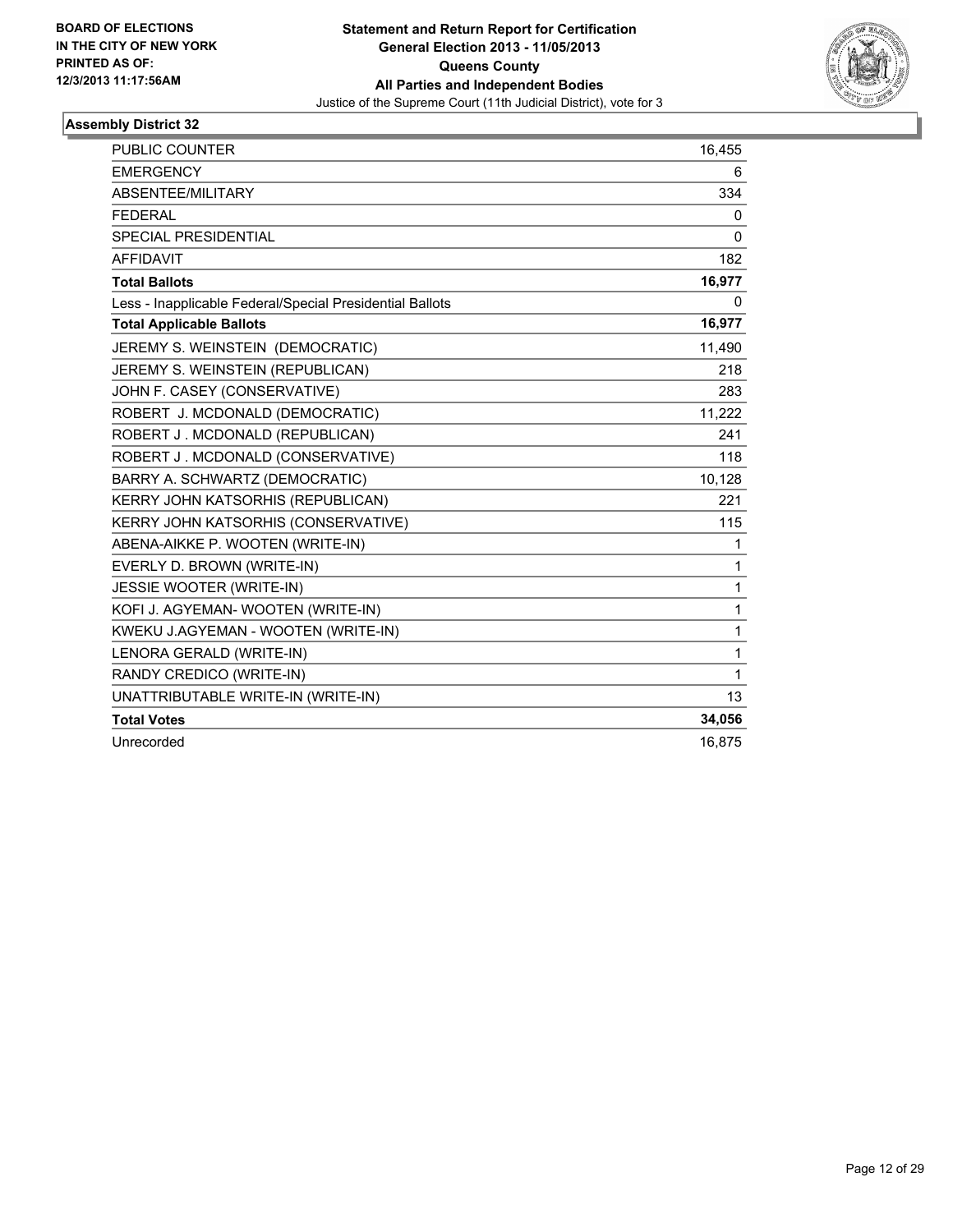

| PUBLIC COUNTER                                           | 19,352       |
|----------------------------------------------------------|--------------|
| <b>EMERGENCY</b>                                         | 0            |
| ABSENTEE/MILITARY                                        | 404          |
| <b>FEDERAL</b>                                           | 0            |
| SPECIAL PRESIDENTIAL                                     | 0            |
| AFFIDAVIT                                                | 136          |
| <b>Total Ballots</b>                                     | 19,892       |
| Less - Inapplicable Federal/Special Presidential Ballots | 0            |
| <b>Total Applicable Ballots</b>                          | 19,892       |
| JEREMY S. WEINSTEIN (DEMOCRATIC)                         | 12,646       |
| JEREMY S. WEINSTEIN (REPUBLICAN)                         | 1,006        |
| JOHN F. CASEY (CONSERVATIVE)                             | 1,081        |
| ROBERT J. MCDONALD (DEMOCRATIC)                          | 12,602       |
| ROBERT J. MCDONALD (REPUBLICAN)                          | 1,100        |
| ROBERT J. MCDONALD (CONSERVATIVE)                        | 579          |
| BARRY A. SCHWARTZ (DEMOCRATIC)                           | 11,321       |
| KERRY JOHN KATSORHIS (REPUBLICAN)                        | 1,105        |
| KERRY JOHN KATSORHIS (CONSERVATIVE)                      | 606          |
| ALISON BECHDEL (WRITE-IN)                                | 1            |
| <b>BRUCE WRIGHT (WRITE-IN)</b>                           | 1            |
| EMILIE AUTUMN (WRITE-IN)                                 | $\mathbf{1}$ |
| JEREMY WEINSTEIN (WRITE-IN)                              | $\mathbf 1$  |
| JOANN FELD (WRITE-IN)                                    | 1            |
| JOSEPH MARTHONE (WRITE-IN)                               | 1            |
| LAURENEL GOLDSTEIN (WRITE-IN)                            | $\mathbf 1$  |
| <b>NEIL GAIMAN (WRITE-IN)</b>                            | $\mathbf{1}$ |
| RAMON JIMENEZ (WRITE-IN)                                 | $\mathbf 1$  |
| ROGER WAREHARK (WRITE-IN)                                | 1            |
| RUDOLPH BEHRMAN (WRITE-IN)                               | $\mathbf{1}$ |
| STEPHEYL DYECIN (WRITE-IN)                               | 1            |
| STEVEN BORDONARO (WRITE-IN)                              | $\mathbf 1$  |
| UNATTRIBUTABLE WRITE-IN (WRITE-IN)                       | 20           |
| <b>Total Votes</b>                                       | 42,079       |
| Unrecorded                                               | 17,597       |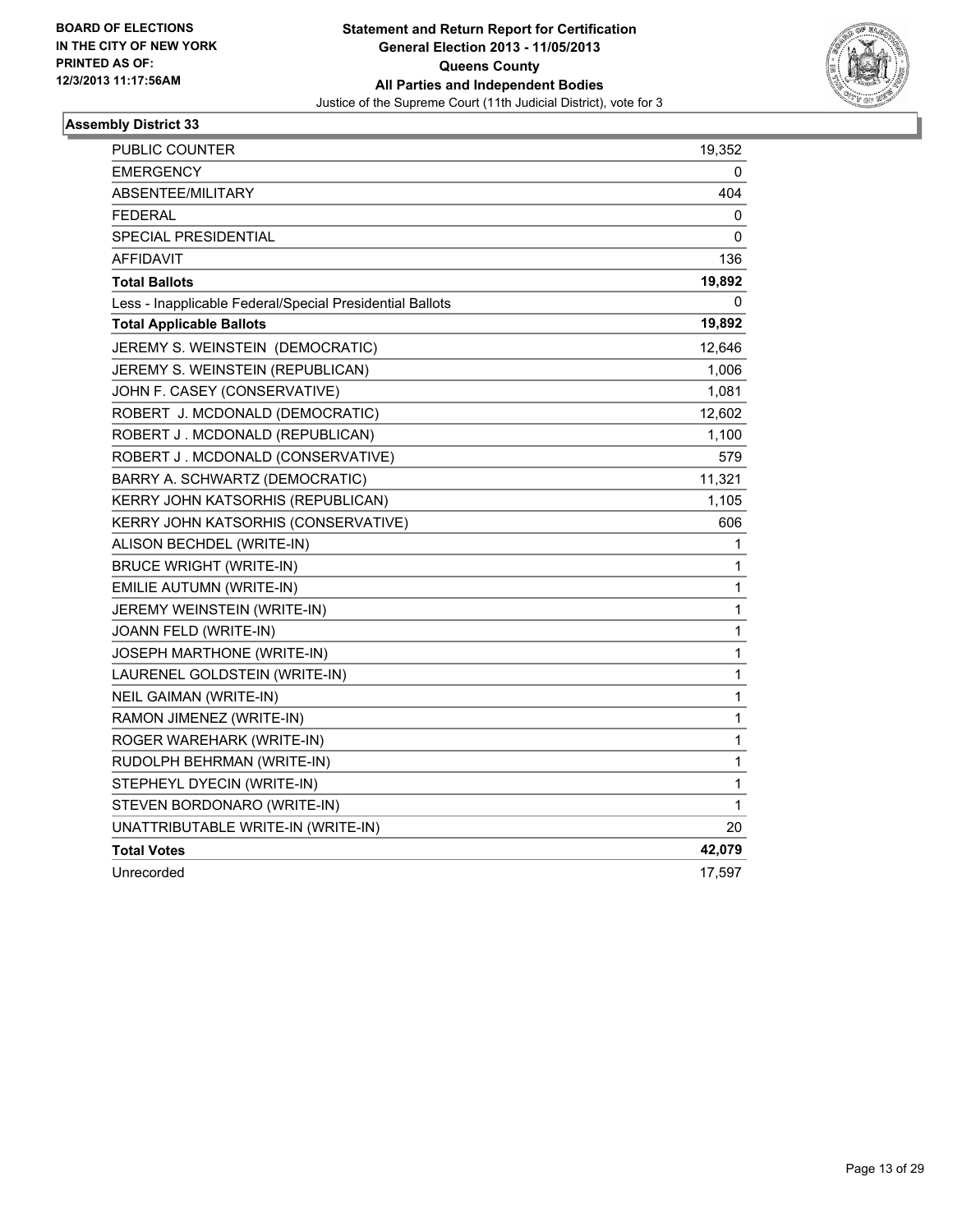

| <b>PUBLIC COUNTER</b>                                    | 10,134         |
|----------------------------------------------------------|----------------|
| <b>EMERGENCY</b>                                         | 0              |
| ABSENTEE/MILITARY                                        | 237            |
| <b>FEDERAL</b>                                           | 0              |
| <b>SPECIAL PRESIDENTIAL</b>                              | 0              |
| <b>AFFIDAVIT</b>                                         | 121            |
| <b>Total Ballots</b>                                     | 10,492         |
| Less - Inapplicable Federal/Special Presidential Ballots | 0              |
| <b>Total Applicable Ballots</b>                          | 10,492         |
| JEREMY S. WEINSTEIN (DEMOCRATIC)                         | 6,364          |
| JEREMY S. WEINSTEIN (REPUBLICAN)                         | 1,049          |
| JOHN F. CASEY (CONSERVATIVE)                             | 736            |
| ROBERT J. MCDONALD (DEMOCRATIC)                          | 5,646          |
| ROBERT J. MCDONALD (REPUBLICAN)                          | 1,008          |
| ROBERT J. MCDONALD (CONSERVATIVE)                        | 370            |
| BARRY A. SCHWARTZ (DEMOCRATIC)                           | 5,247          |
| KERRY JOHN KATSORHIS (REPUBLICAN)                        | 1,002          |
| KERRY JOHN KATSORHIS (CONSERVATIVE)                      | 384            |
| BILL SCHUPP (WRITE-IN)                                   | 1              |
| CHELSEA MANNING (WRITE-IN)                               | 1              |
| DAMUA LARKIN-RIVERA (WRITE-IN)                           | 1              |
| DENNIS SANCHEZ (WRITE-IN)                                | 2              |
| <b>GENE RUSSIANOFF (WRITE-IN)</b>                        | 1              |
| <b>GEORGE PERRY (WRITE-IN)</b>                           | 1              |
| <b>GLENN GREENWALD (WRITE-IN)</b>                        | 1              |
| HENRY DREYFUSS (WRITE-IN)                                | 1              |
| JASON CHIN-FATT (WRITE-IN)                               | 1              |
| JOHN HILLGARDNER (WRITE-IN)                              | 1              |
| JOHN W CORTES (WRITE-IN)                                 | 1              |
| JOHNETTE TRAILL (WRITE-IN)                               | 1              |
| LAWRENCE J BRENNER (WRITE-IN)                            | 1              |
| MARCO PAZ (WRITE-IN)                                     | $\overline{2}$ |
| MARIO SANCHEZ (WRITE-IN)                                 | 2              |
| NORA LARKIN-RIVERA (WRITE-IN)                            | 1              |
| THOMAS LUMPKIM (WRITE-IN)                                | 1              |
| TRISTAN CHIN-FATT (WRITE-IN)                             | 1              |
| UNATTRIBUTABLE WRITE-IN (WRITE-IN)                       | 21             |
| <b>Total Votes</b>                                       | 21,848         |
| Unrecorded                                               | 9,628          |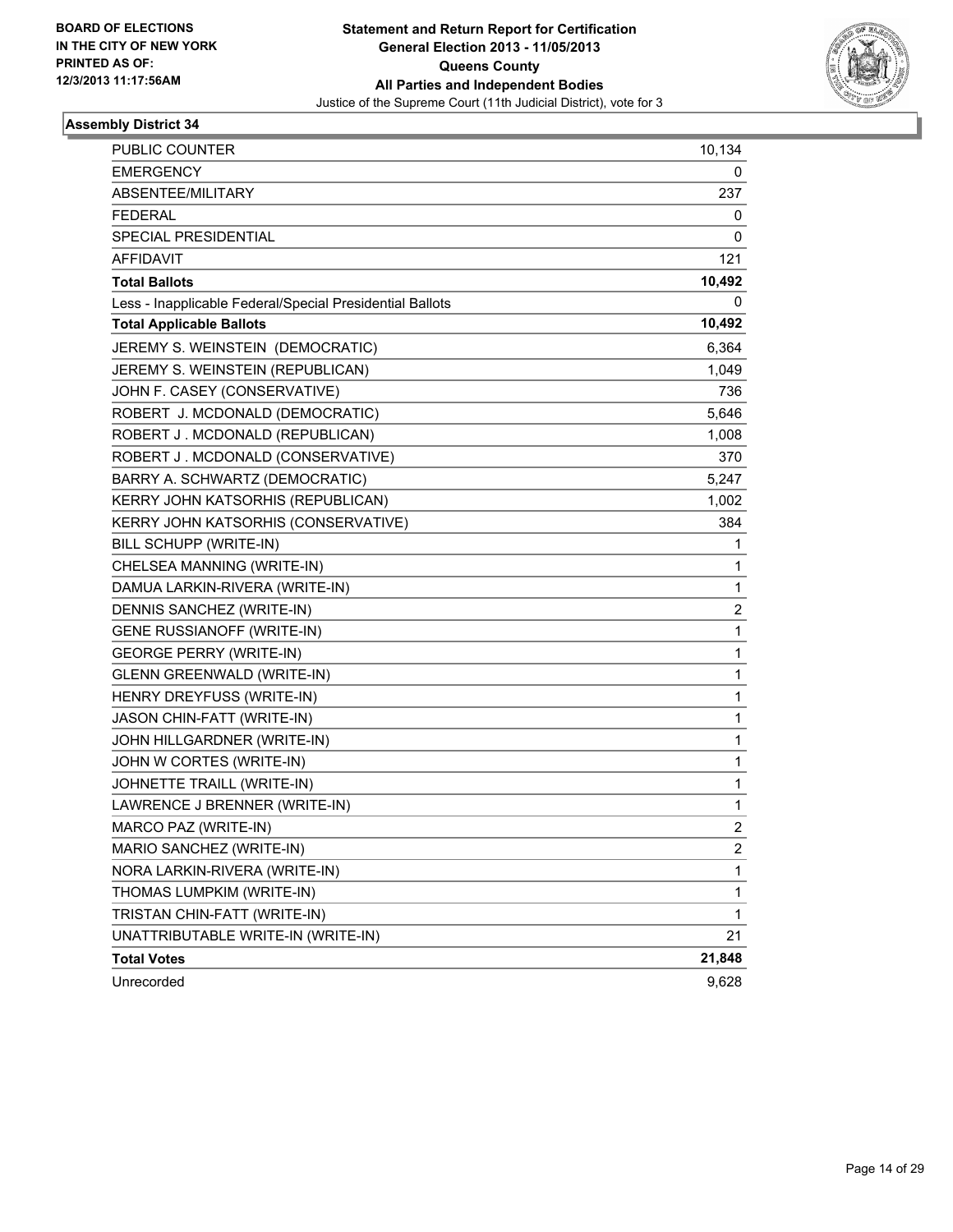

| <b>PUBLIC COUNTER</b>                                    | 9,190    |
|----------------------------------------------------------|----------|
| <b>EMERGENCY</b>                                         | 0        |
| ABSENTEE/MILITARY                                        | 375      |
| <b>FEDERAL</b>                                           | 0        |
| <b>SPECIAL PRESIDENTIAL</b>                              | 0        |
| <b>AFFIDAVIT</b>                                         | 98       |
| <b>Total Ballots</b>                                     | 9,663    |
| Less - Inapplicable Federal/Special Presidential Ballots | $\Omega$ |
| <b>Total Applicable Ballots</b>                          | 9,663    |
| JEREMY S. WEINSTEIN (DEMOCRATIC)                         | 6,022    |
| JEREMY S. WEINSTEIN (REPUBLICAN)                         | 699      |
| JOHN F. CASEY (CONSERVATIVE)                             | 394      |
| ROBERT J. MCDONALD (DEMOCRATIC)                          | 5,555    |
| ROBERT J. MCDONALD (REPUBLICAN)                          | 637      |
| ROBERT J. MCDONALD (CONSERVATIVE)                        | 176      |
| BARRY A. SCHWARTZ (DEMOCRATIC)                           | 5,074    |
| KERRY JOHN KATSORHIS (REPUBLICAN)                        | 609      |
| KERRY JOHN KATSORHIS (CONSERVATIVE)                      | 195      |
| FELIX TAN (WRITE-IN)                                     | 1        |
| JEREMY WEINSTEIN (WRITE-IN)                              | 1        |
| JOHN TEST (WRITE-IN)                                     | 3        |
| MARK BIBILS (WRITE-IN)                                   | 1        |
| UNATTRIBUTABLE WRITE-IN (WRITE-IN)                       | 18       |
| <b>Total Votes</b>                                       | 19,385   |
| Unrecorded                                               | 9.604    |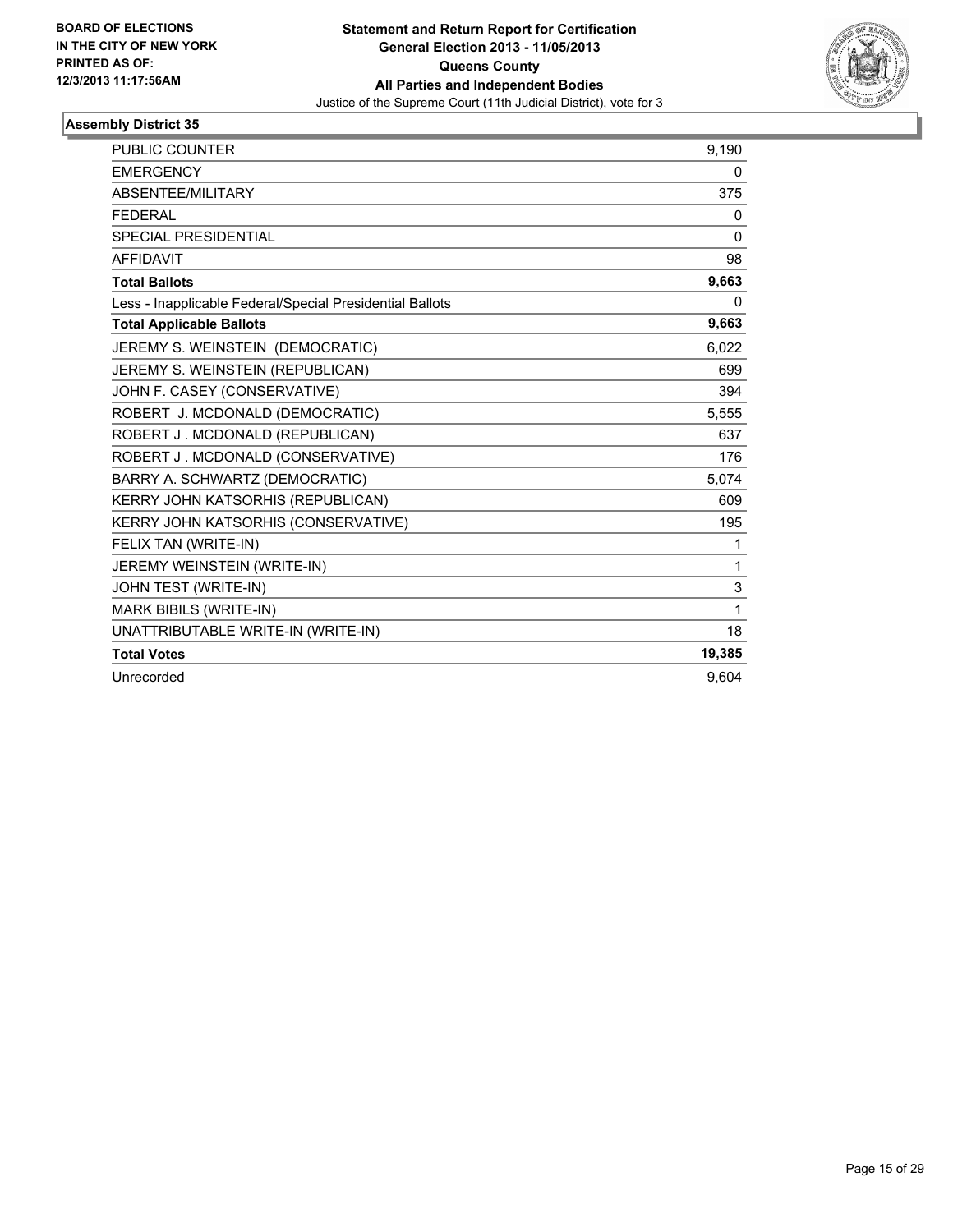

| PUBLIC COUNTER                                           | 14,716 |
|----------------------------------------------------------|--------|
| <b>EMERGENCY</b>                                         | 1      |
| ABSENTEE/MILITARY                                        | 290    |
| <b>FEDERAL</b>                                           | 0      |
| SPECIAL PRESIDENTIAL                                     | 0      |
| <b>AFFIDAVIT</b>                                         | 199    |
| <b>Total Ballots</b>                                     | 15,206 |
| Less - Inapplicable Federal/Special Presidential Ballots | 0      |
| <b>Total Applicable Ballots</b>                          | 15,206 |
| JEREMY S. WEINSTEIN (DEMOCRATIC)                         | 8,898  |
| JEREMY S. WEINSTEIN (REPUBLICAN)                         | 1,569  |
| JOHN F. CASEY (CONSERVATIVE)                             | 1,222  |
| ROBERT J. MCDONALD (DEMOCRATIC)                          | 8,372  |
| ROBERT J. MCDONALD (REPUBLICAN)                          | 1,729  |
| ROBERT J. MCDONALD (CONSERVATIVE)                        | 619    |
| BARRY A. SCHWARTZ (DEMOCRATIC)                           | 7,973  |
| KERRY JOHN KATSORHIS (REPUBLICAN)                        | 2,026  |
| KERRY JOHN KATSORHIS (CONSERVATIVE)                      | 744    |
| ABBIE HOFFMAN (WRITE-IN)                                 | 1      |
| ANTHONY PALADINO (WRITE-IN)                              | 1      |
| BILL DEBLASIO (WRITE-IN)                                 | 1      |
| BRIAN LEIBOWITZ (WRITE-IN)                               | 1      |
| <b>BURIM NAMANI (WRITE-IN)</b>                           | 1      |
| CARL E PERSON (WRITE-IN)                                 | 1      |
| CHRIS NYBERG (WRITE-IN)                                  | 1      |
| DON RUSH (WRITE-IN)                                      | 1      |
| EFRAIN D BORRERO (WRITE-IN)                              | 1      |
| ERIK BAKER (WRITE-IN)                                    | 1      |
| GIOUSANI DILUCA (WRITE-IN)                               | 1      |
| <b>GLENN GREENWALD (WRITE-IN)</b>                        | 1      |
| HUEY P NEWTON (WRITE-IN)                                 | 1      |
| JANESE CROFT (WRITE-IN)                                  | 1      |
| JAVIER BORRERO (WRITE-IN)                                | 1      |
| JERRY RUBIN (WRITE-IN)                                   | 1      |
| JIMMY MCMILLAN (WRITE-IN)                                | 2      |
| JOEL SCOTT RAY (WRITE-IN)                                | 1      |
| JOHN SULLIVAN (WRITE-IN)                                 | 1      |
| JOLI YOUNG (WRITE-IN)                                    | 1      |
| JOY HORWITZ (WRITE-IN)                                   | 1      |
| KATHY TUZNIK (WRITE-IN)                                  | 1      |
| KATIE MACKENZIE (WRITE-IN)                               | 1      |
| LYNNE STEWART (WRITE-IN)                                 | 1      |
| PAUL CRIMI (WRITE-IN)                                    | 1      |
| PETER MOSHAS (WRITE-IN)                                  | 1      |
| SARAH TINKLER (WRITE-IN)                                 | 1      |
| STEVEN COBERT (WRITE-IN)                                 | 1      |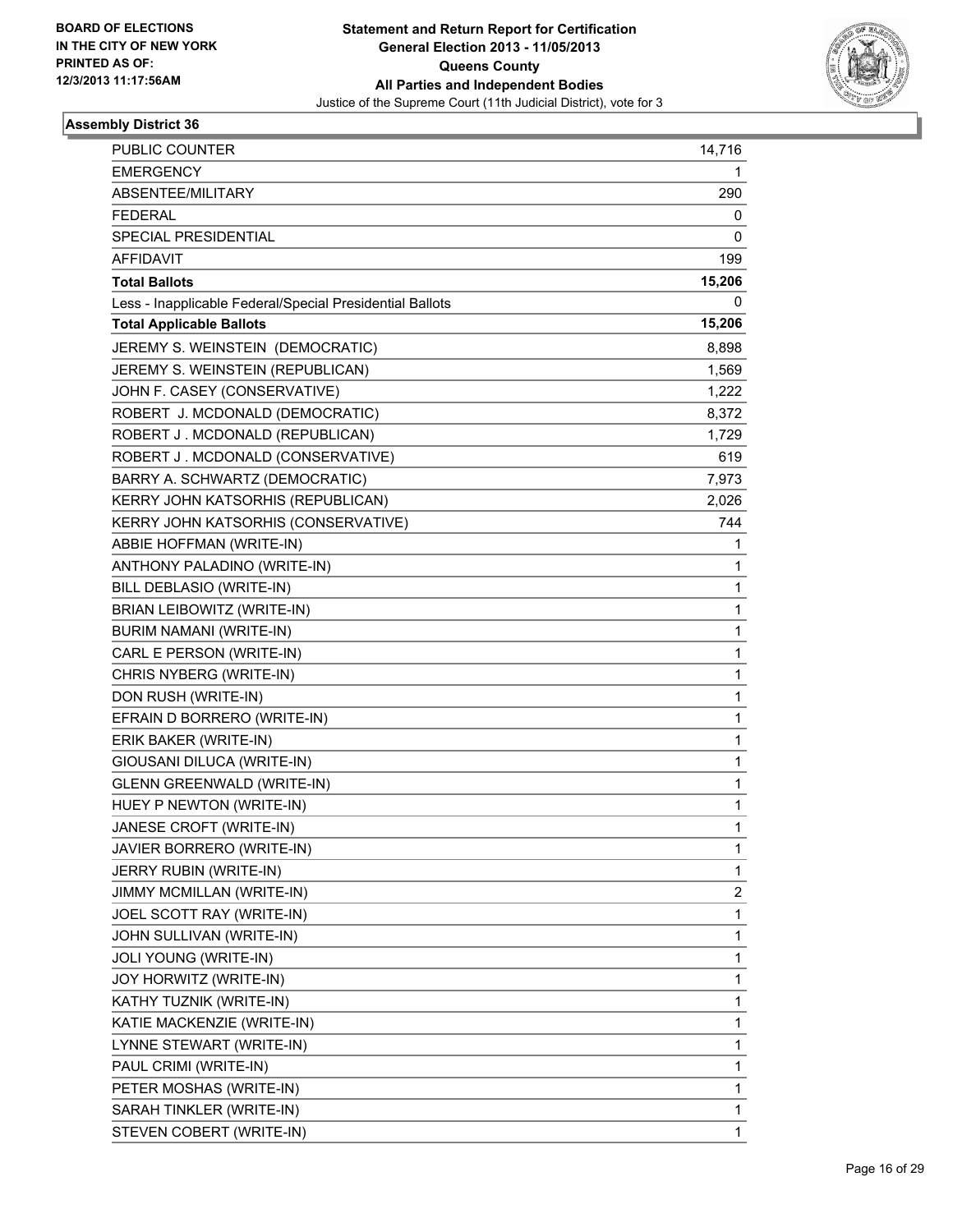

| TERRY BRENNAN (WRITE-IN)           |        |
|------------------------------------|--------|
| UNATTRIBUTABLE WRITE-IN (WRITE-IN) | 36     |
| VINCENT AVEGLIANO (WRITE-IN)       |        |
| <b>Total Votes</b>                 | 33.219 |
| Unrecorded                         | 12.399 |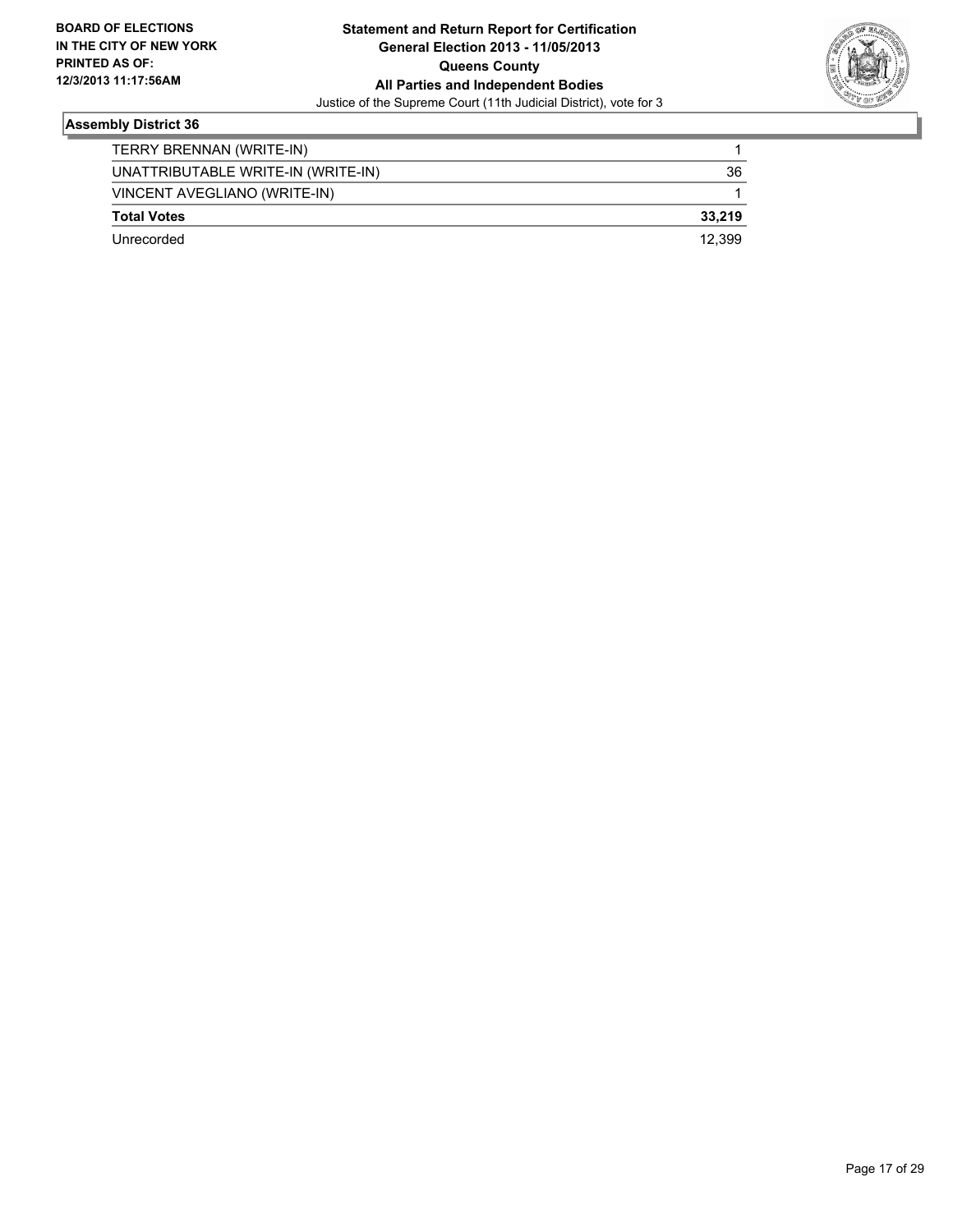

| <b>PUBLIC COUNTER</b>                                    | 12,663       |
|----------------------------------------------------------|--------------|
| <b>EMERGENCY</b>                                         | 59           |
| ABSENTEE/MILITARY                                        | 267          |
| <b>FEDERAL</b>                                           | 0            |
| SPECIAL PRESIDENTIAL                                     | 0            |
| AFFIDAVIT                                                | 160          |
| <b>Total Ballots</b>                                     | 13,149       |
| Less - Inapplicable Federal/Special Presidential Ballots | 0            |
| <b>Total Applicable Ballots</b>                          | 13,149       |
| JEREMY S. WEINSTEIN (DEMOCRATIC)                         | 7,959        |
| JEREMY S. WEINSTEIN (REPUBLICAN)                         | 1,213        |
| JOHN F. CASEY (CONSERVATIVE)                             | 916          |
| ROBERT J. MCDONALD (DEMOCRATIC)                          | 7,414        |
| ROBERT J. MCDONALD (REPUBLICAN)                          | 1,292        |
| ROBERT J. MCDONALD (CONSERVATIVE)                        | 435          |
| BARRY A. SCHWARTZ (DEMOCRATIC)                           | 6,935        |
| KERRY JOHN KATSORHIS (REPUBLICAN)                        | 1,226        |
| KERRY JOHN KATSORHIS (CONSERVATIVE)                      | 483          |
| AARON MADDOX (WRITE-IN)                                  | 1            |
| CHRISTY LEE (WRITE-IN)                                   | 1            |
| COSTA CONSTANTINIDES (WRITE-IN)                          | 1            |
| DAVID JUSKOW (WRITE-IN)                                  | 1            |
| DONALD MANES (WRITE-IN)                                  | 1            |
| ERIC ESTRADA (WRITE-IN)                                  | 1            |
| EUGENE RHEE (WRITE-IN)                                   | 1            |
| HILARY R. CLINTON (WRITE-IN)                             | 1            |
| JAMES MAGEE (WRITE-IN)                                   | 1            |
| JIMMY MCMILLAN (WRITE-IN)                                | 2            |
| JON LESTER (WRITE-IN)                                    | $\mathbf{1}$ |
| JOSEPH ZAYAS (WRITE-IN)                                  | 1            |
| LOUIS LILAKOS (WRITE-IN)                                 | 1            |
| LUIS A. GONZALEZ (WRITE-IN)                              | 1            |
| MARC DIXON (WRITE-IN)                                    | 1            |
| MATT JOSEPHER (WRITE-IN)                                 | 1            |
| OSCAR HAVENS (WRITE-IN)                                  | 1            |
| RICHARD BUTCHER (WRITE-IN)                               | 1            |
| RICKIE LIZALDE (WRITE-IN)                                | 1            |
| ROBERT PIMENTEL (WRITE-IN)                               | 1            |
| SAMUEL SHINGLE- DECKER (WRITE-IN)                        | 1            |
| TIM HAVENS (WRITE-IN)                                    | 1            |
| TONY RYAN (WRITE-IN)                                     | 1            |
| UNATTRIBUTABLE WRITE-IN (WRITE-IN)                       | 20           |
| WALTER IWANCHIW (WRITE-IN)                               | 1            |
| WILLIAM DAVIS NEWTON (WRITE-IN)                          | 1            |
| WILLIAM HAVENS (WRITE-IN)                                | 1.           |
| <b>Total Votes</b>                                       | 27,920       |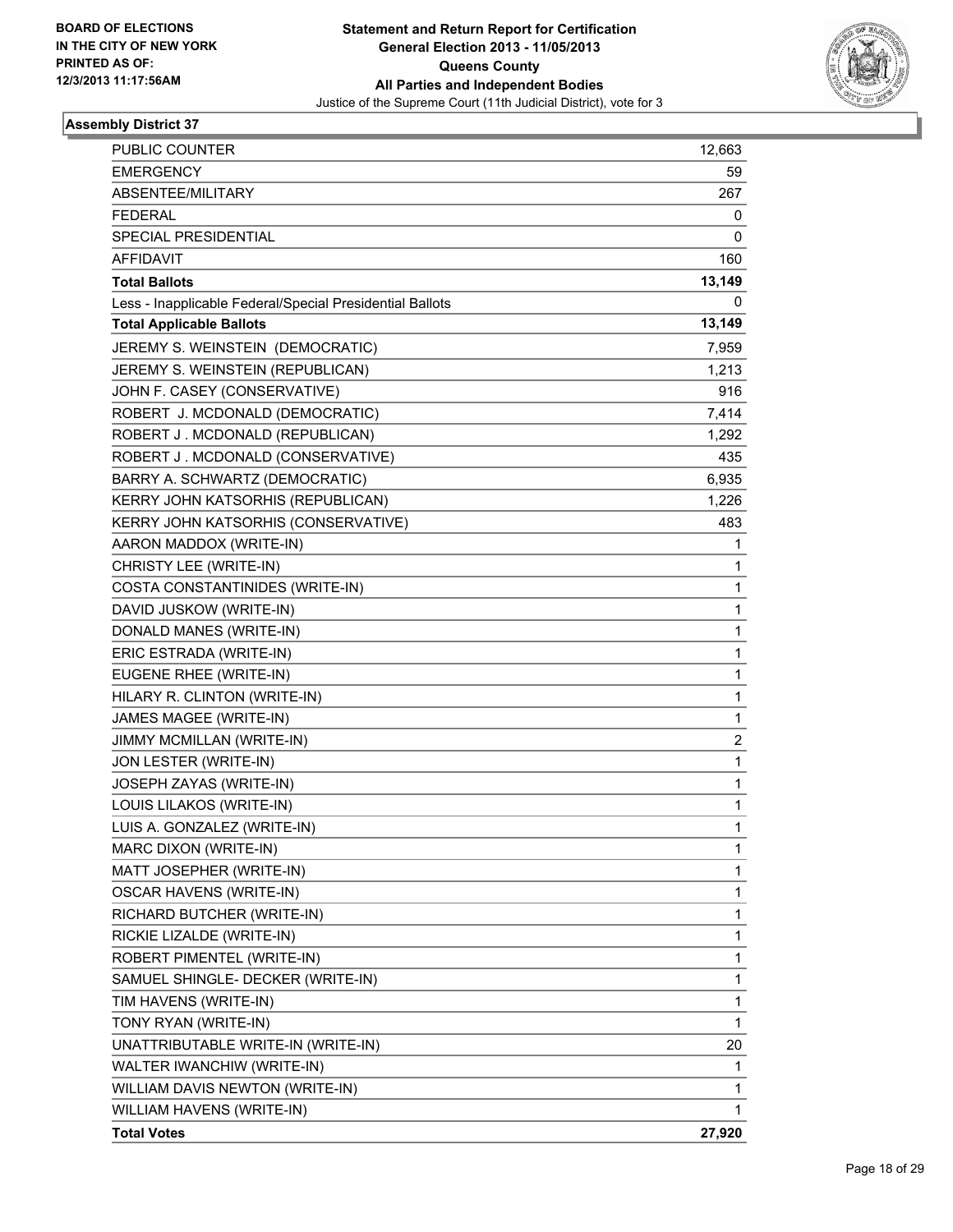

# Unrecorded 11,527

| <b>Assembly District 38</b>                              |                |
|----------------------------------------------------------|----------------|
| <b>PUBLIC COUNTER</b>                                    | 9,719          |
| <b>EMERGENCY</b>                                         | 1              |
| ABSENTEE/MILITARY                                        | 196            |
| <b>FEDERAL</b>                                           | 0              |
| <b>SPECIAL PRESIDENTIAL</b>                              | 0              |
| <b>AFFIDAVIT</b>                                         | 98             |
| <b>Total Ballots</b>                                     | 10,014         |
| Less - Inapplicable Federal/Special Presidential Ballots | 0              |
| <b>Total Applicable Ballots</b>                          | 10,014         |
| JEREMY S. WEINSTEIN (DEMOCRATIC)                         | 5,373          |
| JEREMY S. WEINSTEIN (REPUBLICAN)                         | 1,277          |
| JOHN F. CASEY (CONSERVATIVE)                             | 1,033          |
| ROBERT J. MCDONALD (DEMOCRATIC)                          | 4,878          |
| ROBERT J. MCDONALD (REPUBLICAN)                          | 1,384          |
| ROBERT J. MCDONALD (CONSERVATIVE)                        | 593            |
| BARRY A. SCHWARTZ (DEMOCRATIC)                           | 4,469          |
| KERRY JOHN KATSORHIS (REPUBLICAN)                        | 1,286          |
| KERRY JOHN KATSORHIS (CONSERVATIVE)                      | 626            |
| ALYASHA KOI PATRICK (WRITE-IN)                           | 1              |
| ARTHUR BROWN (WRITE-IN)                                  | 1              |
| BETTY WILLIAMS (WRITE-IN)                                | 1              |
| CARL FOSTER (WRITE-IN)                                   | $\mathbf 1$    |
| CARMEN BLAXA (WRITE-IN)                                  | $\mathbf{1}$   |
| CURTIS AKELSON (WRITE-IN)                                | 1              |
| EDWARD SCORILLO (WRITE-IN)                               | $\mathbf 1$    |
| EMILY HAUSER (WRITE-IN)                                  | $\mathbf{1}$   |
| ERVIN GORES (WRITE-IN)                                   | 1              |
| FRANK MANETTA (WRITE-IN)                                 | $\mathbf 1$    |
| FRANK ROOSEVELT (WRITE-IN)                               | $\mathbf{1}$   |
| JEFFERY AUSTIN (WRITE-IN)                                | 1              |
| JEFFREY APPLEBAUM (WRITE-IN)                             | $\overline{2}$ |
| JOSEPH DEFOLKE (WRITE-IN)                                | $\mathbf{1}$   |
| JULIA RODRIGUEZ (WRITE-IN)                               | 1              |
| KEN ZATZ (WRITE-IN)                                      | $\mathbf{1}$   |
| KRISTIN HAUSER (WRITE-IN)                                | $\mathbf{1}$   |
| MARTIN KING JR (WRITE-IN)                                | $\mathbf 1$    |
| PAULINE MISTRETTA (WRITE-IN)                             | 1              |
| TOM JEFFERSON (WRITE-IN)                                 | $\mathbf{1}$   |
| UNATTRIBUTABLE WRITE-IN (WRITE-IN)                       | 16             |
| <b>Total Votes</b>                                       | 20,956         |
| Unrecorded                                               | 9,086          |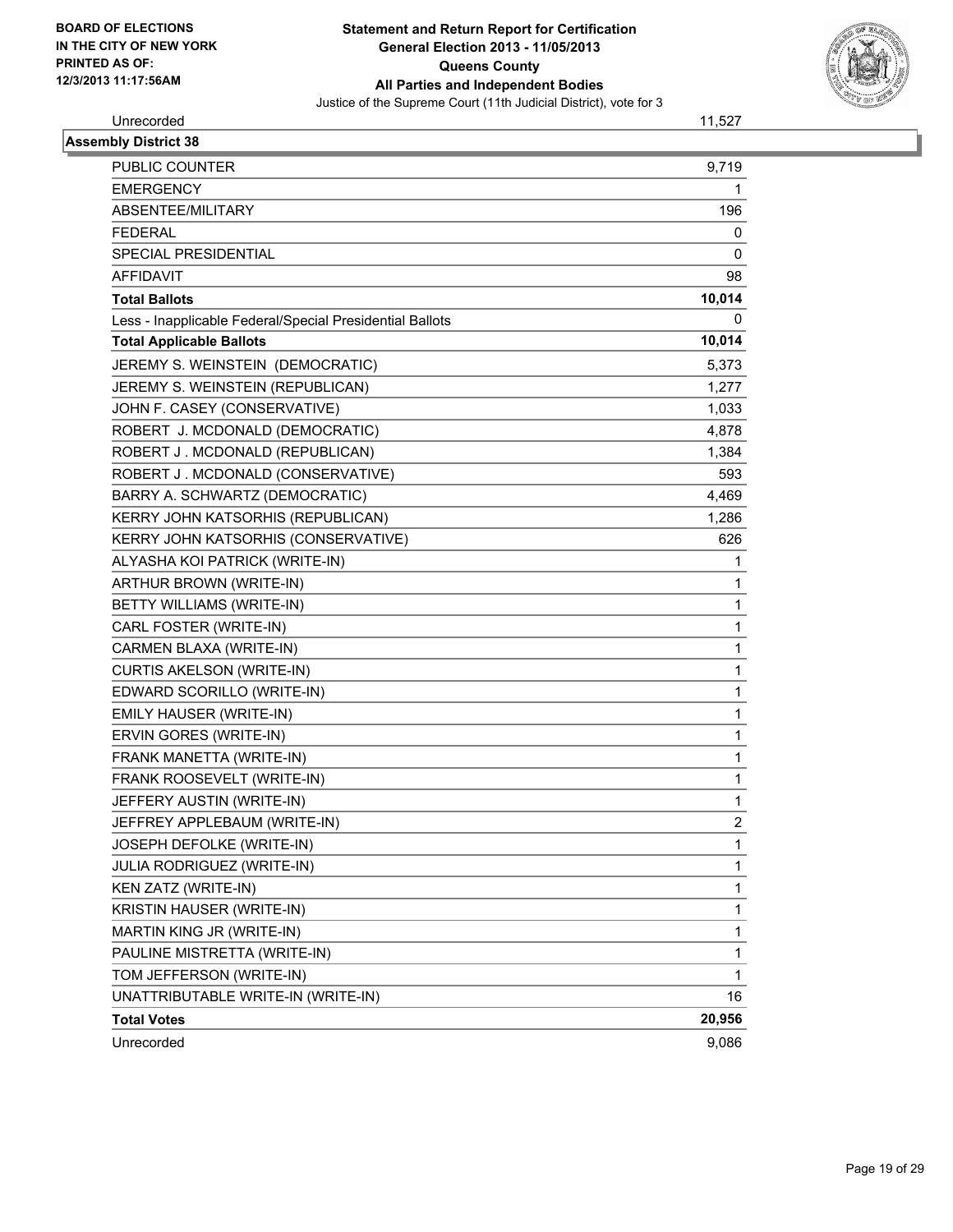

| <b>PUBLIC COUNTER</b>                                    | 7,292          |
|----------------------------------------------------------|----------------|
| <b>EMERGENCY</b>                                         | 0              |
| ABSENTEE/MILITARY                                        | 148            |
| <b>FEDERAL</b>                                           | 0              |
| SPECIAL PRESIDENTIAL                                     | $\Omega$       |
| <b>AFFIDAVIT</b>                                         | 101            |
| <b>Total Ballots</b>                                     | 7,541          |
| Less - Inapplicable Federal/Special Presidential Ballots | 0              |
| <b>Total Applicable Ballots</b>                          | 7,541          |
| JEREMY S. WEINSTEIN (DEMOCRATIC)                         | 4,605          |
| JEREMY S. WEINSTEIN (REPUBLICAN)                         | 713            |
| JOHN F. CASEY (CONSERVATIVE)                             | 439            |
| ROBERT J. MCDONALD (DEMOCRATIC)                          | 4,070          |
| ROBERT J. MCDONALD (REPUBLICAN)                          | 692            |
| ROBERT J. MCDONALD (CONSERVATIVE)                        | 202            |
| BARRY A. SCHWARTZ (DEMOCRATIC)                           | 3,754          |
| KERRY JOHN KATSORHIS (REPUBLICAN)                        | 675            |
| KERRY JOHN KATSORHIS (CONSERVATIVE)                      | 211            |
| ANA MARIA BAZAN (WRITE-IN)                               | 1              |
| DANIELS FEIN (WRITE-IN)                                  | 2              |
| DEBORAH LLATOS (WRITE-IN)                                | $\overline{2}$ |
| <b>GRACE CHRISTIE (WRITE-IN)</b>                         | $\mathbf{1}$   |
| JOHN STUDER (WRITE-IN)                                   | $\overline{2}$ |
| MARGUERITE COROILE (WRITE-IN)                            | $\mathbf{1}$   |
| MERCEDES CANO (WRITE-IN)                                 | $\mathbf{1}$   |
| ROBERT MCDONALD (WRITE-IN)                               | $\mathbf{1}$   |
| UNATTRIBUTABLE WRITE-IN (WRITE-IN)                       | 17             |
| <b>Total Votes</b>                                       | 15,389         |
| Unrecorded                                               | 7,234          |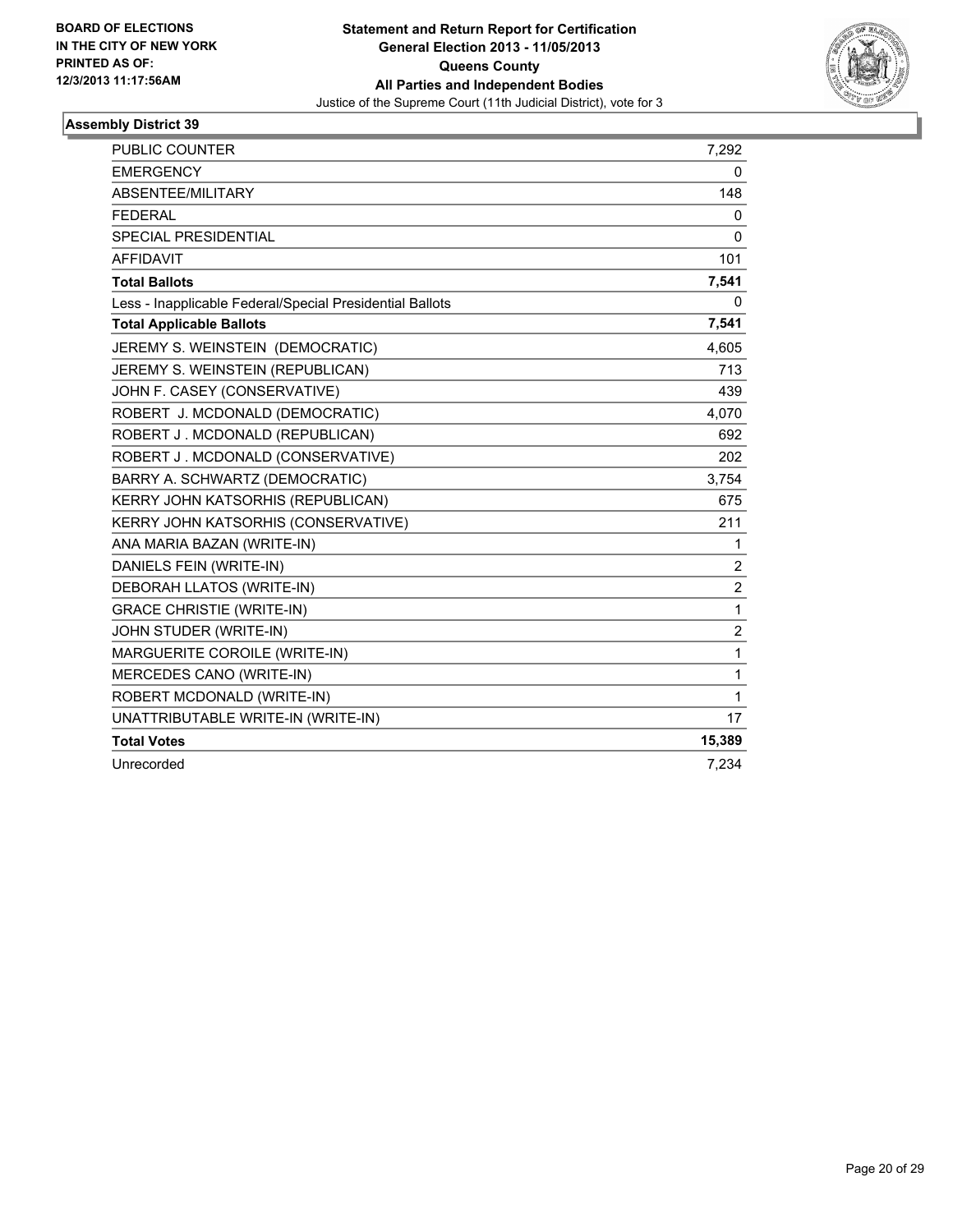

| PUBLIC COUNTER                                           | 10,014         |
|----------------------------------------------------------|----------------|
| <b>EMERGENCY</b>                                         | 0              |
| ABSENTEE/MILITARY                                        | 361            |
| <b>FEDERAL</b>                                           | 0              |
| SPECIAL PRESIDENTIAL                                     | 0              |
| AFFIDAVIT                                                | 63             |
| <b>Total Ballots</b>                                     | 10,438         |
| Less - Inapplicable Federal/Special Presidential Ballots | 0              |
| <b>Total Applicable Ballots</b>                          | 10,438         |
| JEREMY S. WEINSTEIN (DEMOCRATIC)                         | 5,196          |
| JEREMY S. WEINSTEIN (REPUBLICAN)                         | 1,579          |
| JOHN F. CASEY (CONSERVATIVE)                             | 1,087          |
| ROBERT J. MCDONALD (DEMOCRATIC)                          | 4,660          |
| ROBERT J. MCDONALD (REPUBLICAN)                          | 1,709          |
| ROBERT J. MCDONALD (CONSERVATIVE)                        | 545            |
| BARRY A. SCHWARTZ (DEMOCRATIC)                           | 4,388          |
| KERRY JOHN KATSORHIS (REPUBLICAN)                        | 1,737          |
| KERRY JOHN KATSORHIS (CONSERVATIVE)                      | 639            |
| ALEXA O'BRIEN (WRITE-IN)                                 | 1              |
| <b>BERNIE FERIERA (WRITE-IN)</b>                         | 1              |
| BIANCA NOEMI GARCIA (WRITE-IN)                           | 1              |
| ED KOCH (WRITE-IN)                                       | 1              |
| ELIAS ENOC GARCIA (WRITE-IN)                             | 1              |
| EVERGREEN CHAI (WRITE-IN)                                | 1              |
| FIONALLO LOGUADIA (WRITE-IN)                             | 1              |
| JAMES J. TRIKAS (WRITE-IN)                               | $\overline{c}$ |
| JAY LOU (WRITE-IN)                                       | 1              |
| MARK STERNICK (WRITE-IN)                                 | 1              |
| PETER CARROZA (WRITE-IN)                                 | 1              |
| RONDY CREDICO (WRITE-IN)                                 | 1              |
| UNATTRIBUTABLE WRITE-IN (WRITE-IN)                       | 15             |
| VILMA ESPERANZA GARCIA (WRITE-IN)                        | 1              |
| <b>Total Votes</b>                                       | 21,569         |
| Unrecorded                                               | 9,745          |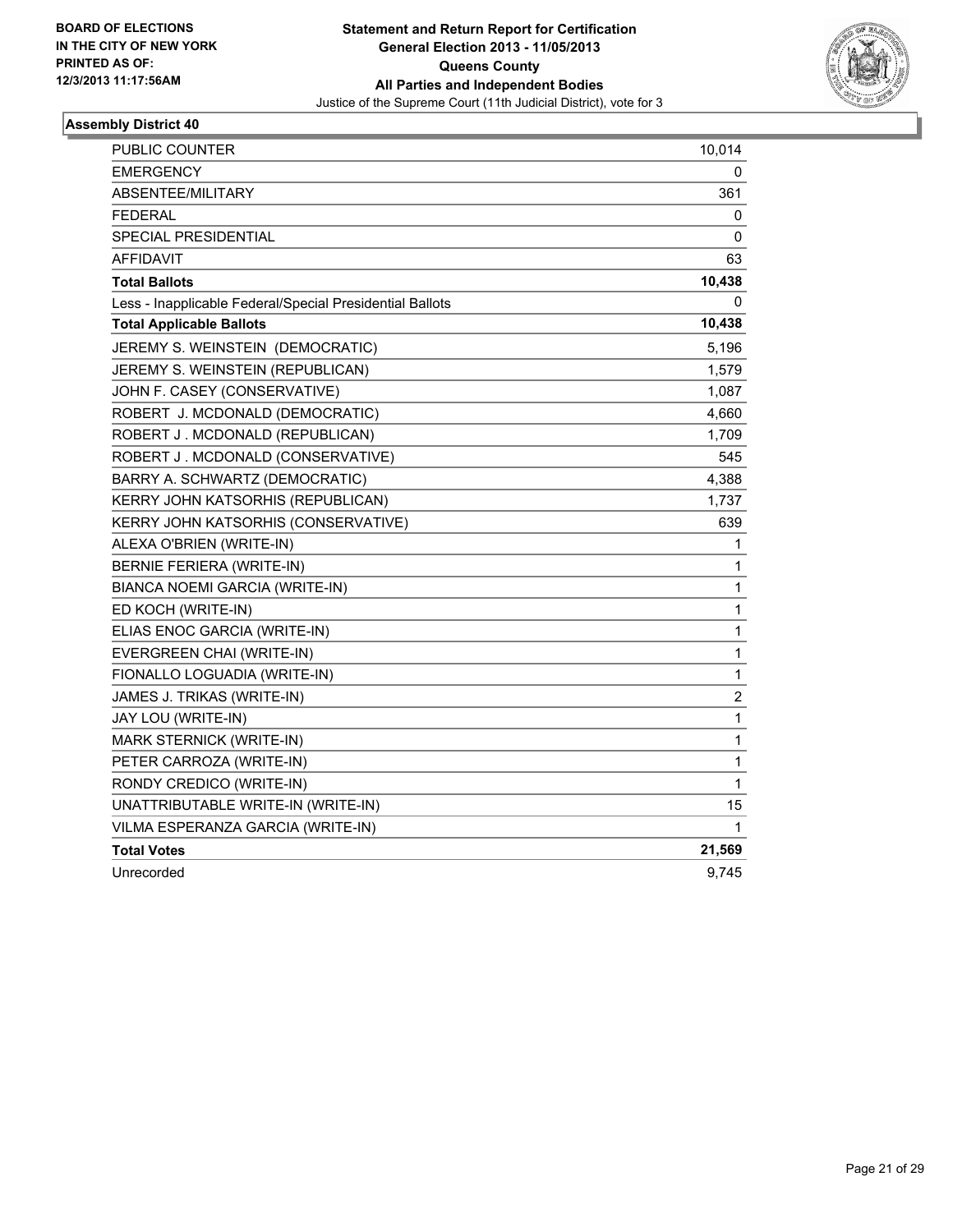

| <b>PUBLIC COUNTER</b>                                    | 251,817 |
|----------------------------------------------------------|---------|
| <b>EMERGENCY</b>                                         | 151     |
| ABSENTEE/MILITARY                                        | 7,776   |
| <b>FEDERAL</b>                                           | 0       |
| SPECIAL PRESIDENTIAL                                     | 0       |
| <b>AFFIDAVIT</b>                                         | 2,344   |
| <b>Total Ballots</b>                                     | 262,088 |
| Less - Inapplicable Federal/Special Presidential Ballots | 0       |
| <b>Total Applicable Ballots</b>                          | 262,088 |
| JEREMY S. WEINSTEIN (DEMOCRATIC)                         | 147,914 |
| JEREMY S. WEINSTEIN (REPUBLICAN)                         | 32,291  |
| JOHN F. CASEY (CONSERVATIVE)                             | 22,118  |
| ROBERT J. MCDONALD (DEMOCRATIC)                          | 138,318 |
| ROBERT J. MCDONALD (REPUBLICAN)                          | 32,922  |
| ROBERT J. MCDONALD (CONSERVATIVE)                        | 11,849  |
| BARRY A. SCHWARTZ (DEMOCRATIC)                           | 129,733 |
| KERRY JOHN KATSORHIS (REPUBLICAN)                        | 32,880  |
| KERRY JOHN KATSORHIS (CONSERVATIVE)                      | 12,641  |
| AARON MADDOX (WRITE-IN)                                  | 1       |
| ABBIE HOFFMAN (WRITE-IN)                                 | 1       |
| ABENA-AIKKE P. WOOTEN (WRITE-IN)                         | 1       |
| ABRAHMAN LINCOLN (WRITE-IN)                              | 1       |
| ACAN KATEMAN (WRITE-IN)                                  | 1       |
| ADA MORITZ (WRITE-IN)                                    | 1       |
| ADAM FERTIY (WRITE-IN)                                   | 1       |
| AFRIM POCESTA (WRITE-IN)                                 | 1       |
| AKILA GAVNHATT (WRITE-IN)                                | 1       |
| ALAN GORDON (WRITE-IN)                                   | 1       |
| ALEXA O'BRIEN (WRITE-IN)                                 | 1       |
| ALISON BECHDEL (WRITE-IN)                                | 1       |
| ALTON MADDOX (WRITE-IN)                                  | 3       |
| ALYASHA KOI PATRICK (WRITE-IN)                           | 1       |
| AMY POEHLER (WRITE-IN)                                   | 1       |
| ANA MARIA ARCHILA (WRITE-IN)                             | 1       |
| ANA MARIA BAZAN (WRITE-IN)                               | 1       |
| ANDREW FRIEDMAN (WRITE-IN)                               | 1       |
| ANIBAL ROGEJ (WRITE-IN)                                  | 1       |
| ANNMARIE TORNABENE RESE (WRITE-IN)                       | 1       |
| ANTHONY AOCORI (WRITE-IN)                                | 1       |
| ANTHONY PALADINO (WRITE-IN)                              | 1       |
| ANTHONY WEINER (WRITE-IN)                                | 2       |
| ANTONIO PROLOHZORO (WRITE-IN)                            | 1       |
| ARTHUR BROWN (WRITE-IN)                                  | 1       |
| ASSATA SHATEUR (WRITE-IN)                                | 1       |
| BEN AFFLECK (WRITE-IN)                                   | 1       |
| BEN DOVER (WRITE-IN)                                     | 1       |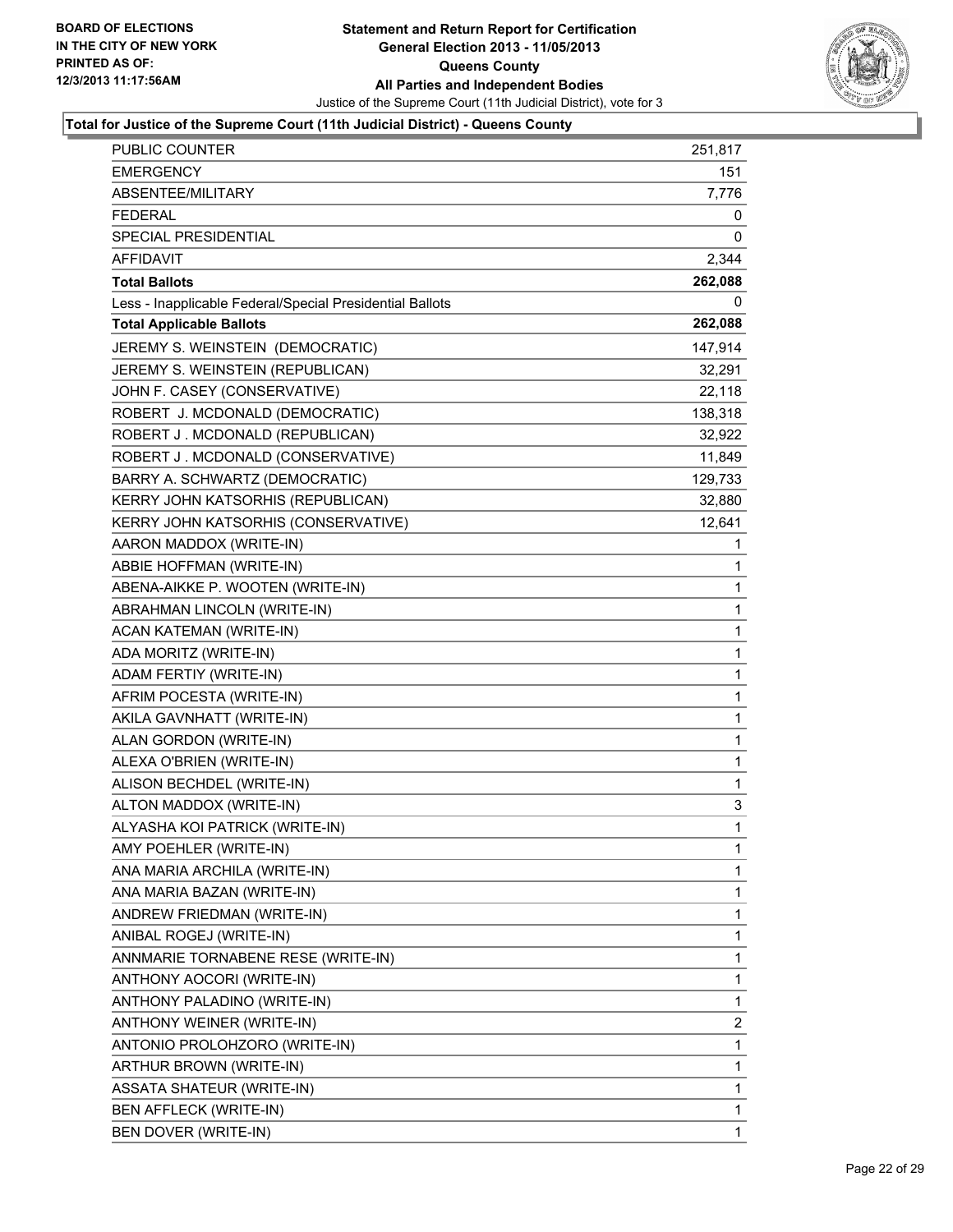

| BERNARD HELLDORFER (WRITE-IN)    | $\mathbf{1}$ |
|----------------------------------|--------------|
| BERNIE FERIERA (WRITE-IN)        | 1            |
| <b>BETTY WILLIAMS (WRITE-IN)</b> | 1            |
| BIANCA NOEMI GARCIA (WRITE-IN)   | 1            |
| BILL BRIGGS (WRITE-IN)           | 1            |
| BILL CLINTON (WRITE-IN)          | 1            |
| BILL DEBLASIO (WRITE-IN)         | 1            |
| BILL SCHUPP (WRITE-IN)           | 1            |
| <b>BLAISE DELISE (WRITE-IN)</b>  | 1            |
| <b>BOB CASTAS (WRITE-IN)</b>     | 1            |
| <b>BOBBY SANDS (WRITE-IN)</b>    | 1            |
| BRET FERTIY (WRITE-IN)           | 1            |
| BRIAN H. LOWY (WRITE-IN)         | 1            |
| BRIAN LEIBOWITZ (WRITE-IN)       | 1            |
| <b>BRUCE WRIGHT (WRITE-IN)</b>   | 1            |
| BURIM NAMANI (WRITE-IN)          | 1            |
| C VERNON MASON (WRITE-IN)        | 1            |
| CARL E PERSON (WRITE-IN)         | 1            |
| CARL FOSTER (WRITE-IN)           | 1            |
| CARLOS PUNGER (WRITE-IN)         | 1            |
| CARMEN BLAXA (WRITE-IN)          | 1            |
| CHARLES HAYES (WRITE-IN)         | 1            |
| CHELSEA MANNING (WRITE-IN)       | 1            |
| CHEREE BUGGS (WRITE-IN)          | 1            |
| CHRIS NYBERG (WRITE-IN)          | 1            |
| CHRISTINA MAGGI (WRITE-IN)       | 1            |
| CHRISTOPHER J. SMITH (WRITE-IN)  | 1            |
| CHRISTY LEE (WRITE-IN)           | 1            |
| CLDE H. BENEGEL (WRITE-IN)       | 1            |
| COLTRONE MORITZ (WRITE-IN)       | 1            |
| COONIE RUDOLPH (WRITE-IN)        | 1            |
| COREY GUMBS (WRITE-IN)           | 3            |
| CORNELL WEST (WRITE-IN)          | 1            |
| COSTA CONSTANTINIDES (WRITE-IN)  | 1            |
| CREG SPENCE (WRITE-IN)           | 1            |
| <b>CURTIS AKELSON (WRITE-IN)</b> | 1            |
| CURTIS SLIWA (WRITE-IN)          | 1            |
| DAMUA LARKIN-RIVERA (WRITE-IN)   | 1            |
| DANIELS FEIN (WRITE-IN)          | 2            |
| DAVE KOLOWASKY (WRITE-IN)        | 1            |
| DAVID DIKMAN (WRITE-IN)          | 1            |
| DAVID EISNER (WRITE-IN)          | 1            |
| DAVID HARNS (WRITE-IN)           | 1            |
| DAVID JUSKOW (WRITE-IN)          | $\mathbf{1}$ |
| DAVID KESSLAY (WRITE-IN)         | 1            |
| DAVID MOOG (WRITE-IN)            | 2            |
|                                  |              |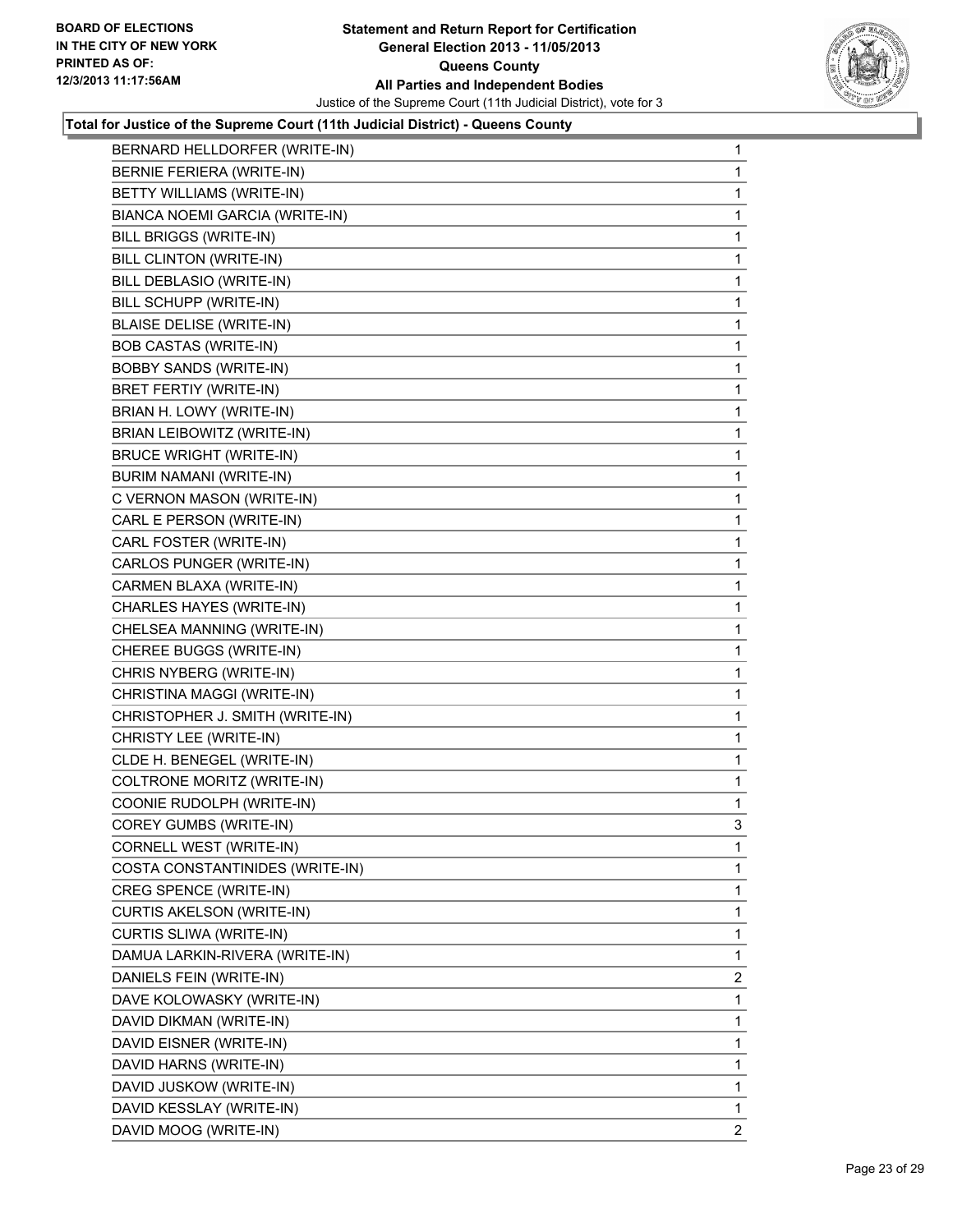

| DAVID PASSBY (WRITE-IN)              | 1 |
|--------------------------------------|---|
| DAVID WINITSKY (WRITE-IN)            | 1 |
| DEAN SKELOS (WRITE-IN)               | 1 |
| DEBORAH LLATOS (WRITE-IN)            | 2 |
| DEBRA SILBER (WRITE-IN)              | 1 |
| DENNIS SANCHEZ (WRITE-IN)            | 2 |
| DON RUSH (WRITE-IN)                  | 1 |
| DONALD BRUNO (WRITE-IN)              | 1 |
| DONALD MANES (WRITE-IN)              | 1 |
| DOROTHY CHIN BRANDT (WRITE-IN)       | 1 |
| DOUGLAS PRESCOTT (WRITE-IN)          | 1 |
| ED FOX (WRITE-IN)                    | 1 |
| ED KOCH (WRITE-IN)                   | 1 |
| EDGAR ALCARAZ (WRITE-IN)             | 1 |
| EDWARD SCORILLO (WRITE-IN)           | 1 |
| EDWARD SOTO (WRITE-IN)               | 1 |
| EFRAIN D BORRERO (WRITE-IN)          | 1 |
| ELIAS ENOC GARCIA (WRITE-IN)         | 1 |
| ELIOT SPITZER (WRITE-IN)             | 1 |
| EMILIE AUTUMN (WRITE-IN)             | 1 |
| EMILY HAUSER (WRITE-IN)              | 1 |
| ERIC ESTRADA (WRITE-IN)              | 1 |
| ERIC FORD (WRITE-IN)                 | 1 |
| ERIC ROSENTHAL (WRITE-IN)            | 1 |
| ERICK SALGADO (WRITE-IN)             | 3 |
| ERIK BAKER (WRITE-IN)                | 1 |
| ERIK ZENGEN (WRITE-IN)               | 1 |
| ERNEST BELFIORE (WRITE-IN)           | 1 |
| ERNIE ANASTOS (WRITE-IN)             | 1 |
| ERVIN GORES (WRITE-IN)               | 1 |
| EUGENE RHEE (WRITE-IN)               | 1 |
| EVERGREEN CHAI (WRITE-IN)            | 1 |
| EVERLY D. BROWN (WRITE-IN)           | 1 |
| FELIX MADDISON (WRITE-IN)            | 1 |
| FELIX TAN (WRITE-IN)                 | 1 |
| FIONALLO LOGUADIA (WRITE-IN)         | 1 |
| FLORENTINA NICA FKA IGNAT (WRITE-IN) | 1 |
| FRANK MAGGI (WRITE-IN)               | 1 |
| FRANK MANETTA (WRITE-IN)             | 1 |
| FRANK NERVO (WRITE-IN)               | 1 |
| FRANK PADAVAN (WRITE-IN)             | 3 |
| FRANK ROOSEVELT (WRITE-IN)           | 1 |
| GAIL ROSENTHAL (WRITE-IN)            | 1 |
| GARRETT LEW (WRITE-IN)               | 1 |
| GARY SACCENT JR. (WRITE-IN)          | 1 |
| <b>GENE RUSSIANOFF (WRITE-IN)</b>    | 1 |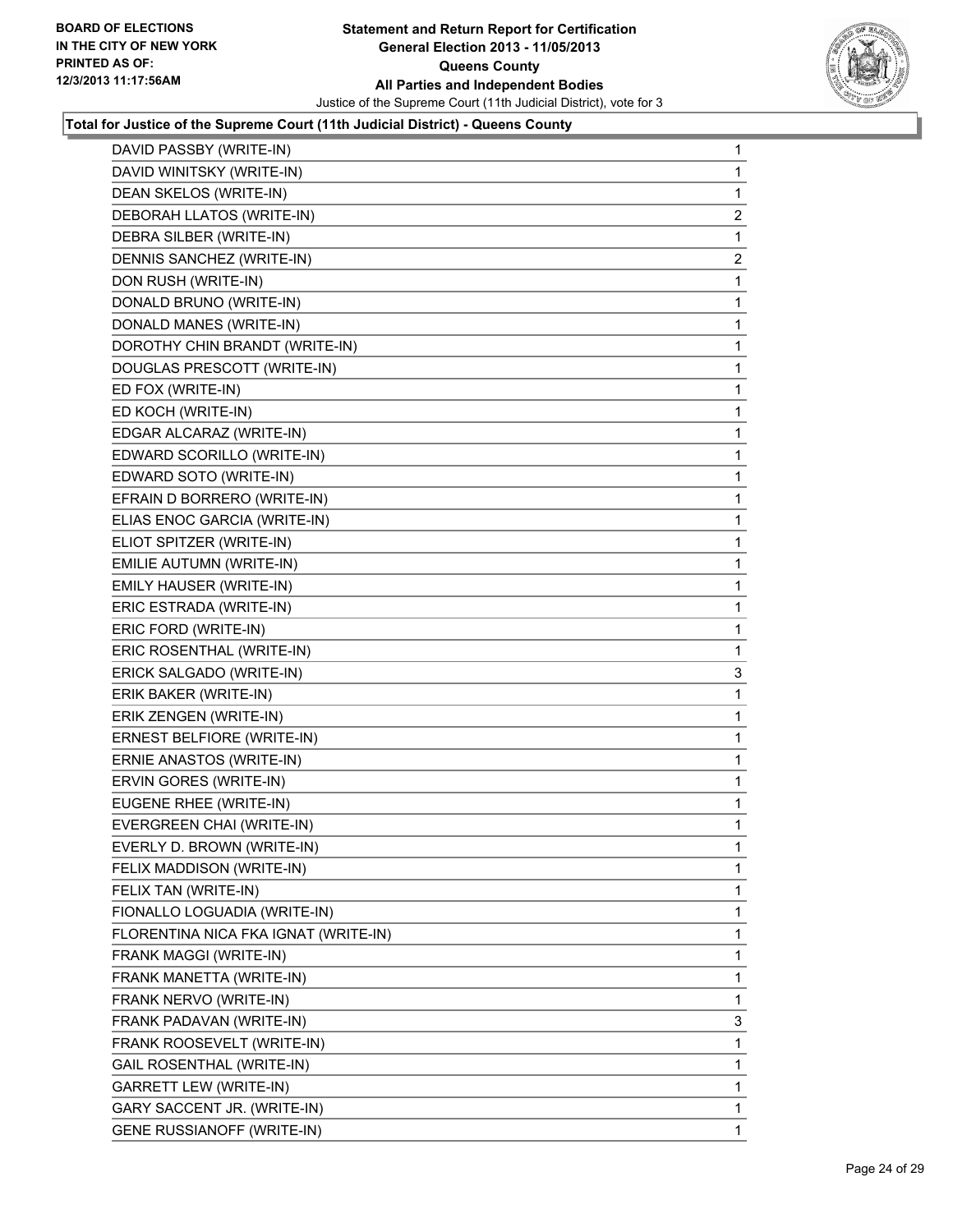

| <b>GEORGE CARLER (WRITE-IN)</b>   | 1              |
|-----------------------------------|----------------|
| <b>GEORGE PERRY (WRITE-IN)</b>    | $\mathbf{1}$   |
| <b>GEORGE ZANNTT (WRITE-IN)</b>   | 1              |
| <b>GERARD MARRA (WRITE-IN)</b>    | 1              |
| <b>GERRY ADAMS (WRITE-IN)</b>     | 1              |
| GIOUSANI DILUCA (WRITE-IN)        | 1              |
| <b>GLEN ROSENTHAL (WRITE-IN)</b>  | 1              |
| <b>GLENN GREENWALD (WRITE-IN)</b> | 2              |
| <b>GRACE CHRISTIE (WRITE-IN)</b>  | 1              |
| HAROLD SHUTTE (WRITE-IN)          | 1              |
| HENRY DREYFUSS (WRITE-IN)         | 1              |
| HILARY R. CLINTON (WRITE-IN)      | 1              |
| HINDA SHAMITTMA (WRITE-IN)        | 1              |
| HOLLEL SURIKS (WRITE-IN)          | 1              |
| HRISTINE SCHMIDT (WRITE-IN)       | 1              |
| HUEY P NEWTON (WRITE-IN)          | 1              |
| <b>IMOR ICKIN (WRITE-IN)</b>      | 1              |
| IRA FELDMAN (WRITE-IN)            | 2              |
| ISAAC PANSEE (WRITE-IN)           | 1              |
| JACK BAER (WRITE-IN)              | 1              |
| JAMES GALLESHAW (WRITE-IN)        | 1              |
| JAMES GULBRAITH (WRITE-IN)        | 1              |
| JAMES J. TRIKAS (WRITE-IN)        | 2              |
| JAMES KELLY (WRITE-IN)            | 1              |
| JAMES MAGEE (WRITE-IN)            | 1              |
| JANESE CROFT (WRITE-IN)           | 1              |
| JANET CANO (WRITE-IN)             | 1              |
| JANIE WILLIAMS (WRITE-IN)         | 1              |
| JASON CHIN-FATT (WRITE-IN)        | 1              |
| JASON DIAZ (WRITE-IN)             | 1              |
| JAVIER BORRERO (WRITE-IN)         | 1              |
| JAY LOU (WRITE-IN)                | 1              |
| JEAN CALPIA (WRITE-IN)            | 1              |
| JEFFERY AUSTIN (WRITE-IN)         | 1              |
| JEFFREY APPLEBAUM (WRITE-IN)      | $\overline{2}$ |
| JENNA PIRCO (WRITE-IN)            | 1              |
| JEREMY WEINSTEIN (WRITE-IN)       | 2              |
| JERRY RUBIN (WRITE-IN)            | 1              |
| JESSIE WOOTER (WRITE-IN)          | 1              |
| <b>JIM MORRISON (WRITE-IN)</b>    | 1              |
| JIMMY MCMILLAN (WRITE-IN)         | 6              |
| JOANN FELD (WRITE-IN)             | 1              |
| JOE LEOPEC (WRITE-IN)             | 1              |
| JOEL BLUMENFELD (WRITE-IN)        | 1              |
| JOEL SCOTT RAY (WRITE-IN)         | 1              |
| JOHN HILLGARDNER (WRITE-IN)       | 1              |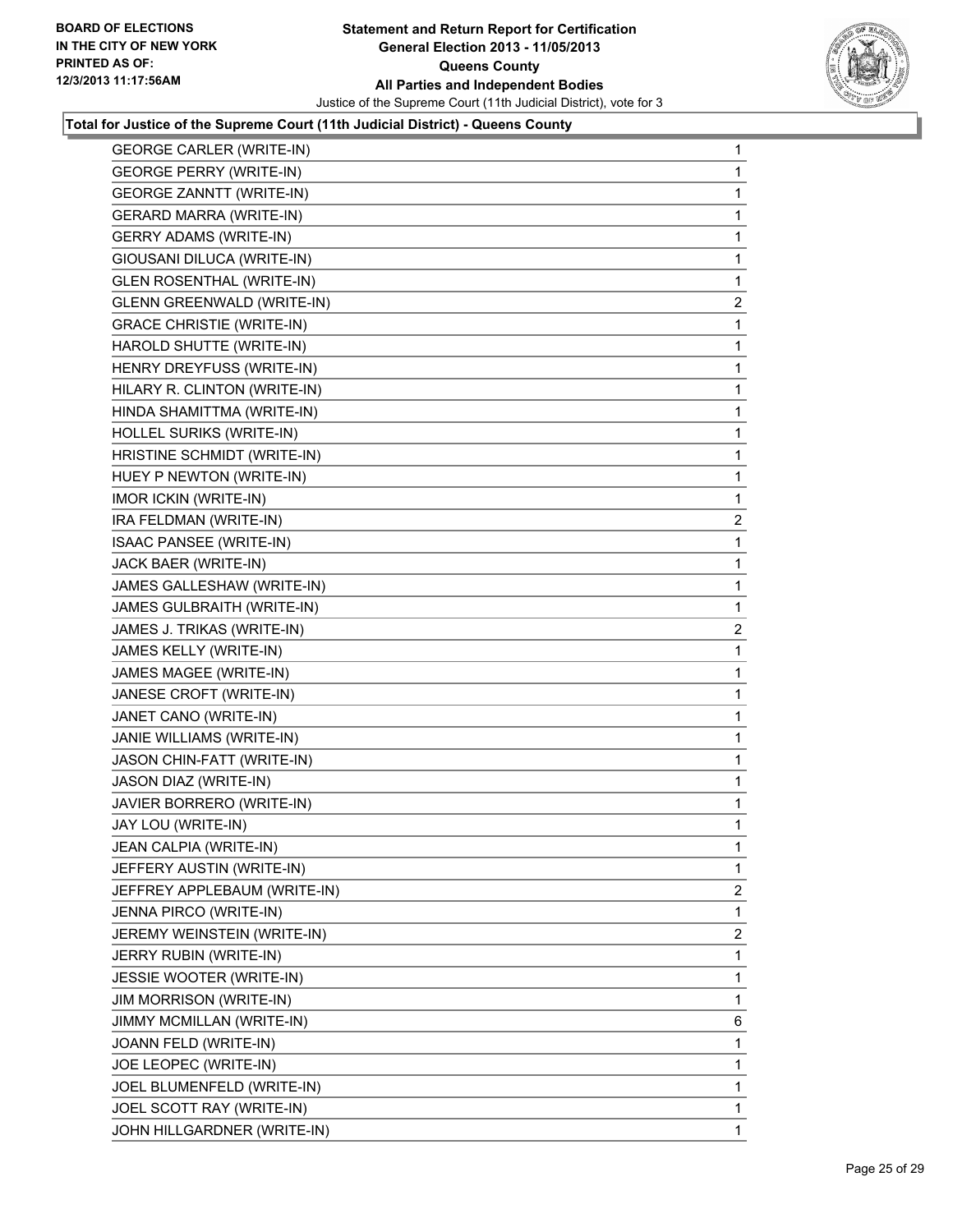

| JOHN JAV (WRITE-IN)                 | 1 |
|-------------------------------------|---|
| JOHN LEHECKA (WRITE-IN)             | 1 |
| JOHN STUDER (WRITE-IN)              | 2 |
| JOHN SULLIVAN (WRITE-IN)            | 1 |
| JOHN TEST (WRITE-IN)                | 5 |
| JOHN W CORTES (WRITE-IN)            | 1 |
| JOHN W. CRONIN (WRITE-IN)           | 2 |
| JOHNETTE TRAILL (WRITE-IN)          | 1 |
| JOLI YOUNG (WRITE-IN)               | 1 |
| JON LESTER (WRITE-IN)               | 1 |
| JON STEWART (WRITE-IN)              | 1 |
| JOSEPH A SURACI (WRITE-IN)          | 1 |
| JOSEPH A. SURACI (WRITE-IN)         | 1 |
| JOSEPH DEFOLKE (WRITE-IN)           | 1 |
| JOSEPH DUGAN (WRITE-IN)             | 1 |
| JOSEPH MARTHONE (WRITE-IN)          | 1 |
| JOSEPH NIVEN (WRITE-IN)             | 1 |
| JOSEPH ZAYAS (WRITE-IN)             | 1 |
| JOSHUA TANZER (WRITE-IN)            | 1 |
| JOY HORWITZ (WRITE-IN)              | 1 |
| <b>JUDSON KASPAR (WRITE-IN)</b>     | 1 |
| JUDY HUANG (WRITE-IN)               | 1 |
| JULIA RODRIGUEZ (WRITE-IN)          | 1 |
| <b>JUSTIN WAX JACOBS (WRITE-IN)</b> | 1 |
| KATHY TUZNIK (WRITE-IN)             | 1 |
| KATIE MACKENZIE (WRITE-IN)          | 1 |
| KEITH TALLBE (WRITE-IN)             | 1 |
| KEN CARL (WRITE-IN)                 | 1 |
| KEN ZATZ (WRITE-IN)                 | 1 |
| KEVIN WING (WRITE-IN)               | 1 |
| KIMANI GRAY (WRITE-IN)              | 1 |
| KOFI J. AGYEMAN- WOOTEN (WRITE-IN)  | 1 |
| KRISTIN HAUSER (WRITE-IN)           | 1 |
| KWEKU J.AGYEMAN - WOOTEN (WRITE-IN) | 1 |
| LANCE EASTACHE (WRITE-IN)           | 1 |
| LAURENEL GOLDSTEIN (WRITE-IN)       | 1 |
| LAWRENCE J BRENNER (WRITE-IN)       | 1 |
| LENORA GERALD (WRITE-IN)            | 1 |
| LEONA FERGUSON (WRITE-IN)           | 1 |
| LEW SIMON (WRITE-IN)                | 1 |
| LOU COSTELLO (WRITE-IN)             | 1 |
| LOU REED (WRITE-IN)                 | 1 |
| LOUIS LILAKOS (WRITE-IN)            | 1 |
| LUCY BILLINGS (WRITE-IN)            | 1 |
| LUCY VAN PELT (WRITE-IN)            | 1 |
| LUIS A. GONZALEZ (WRITE-IN)         | 1 |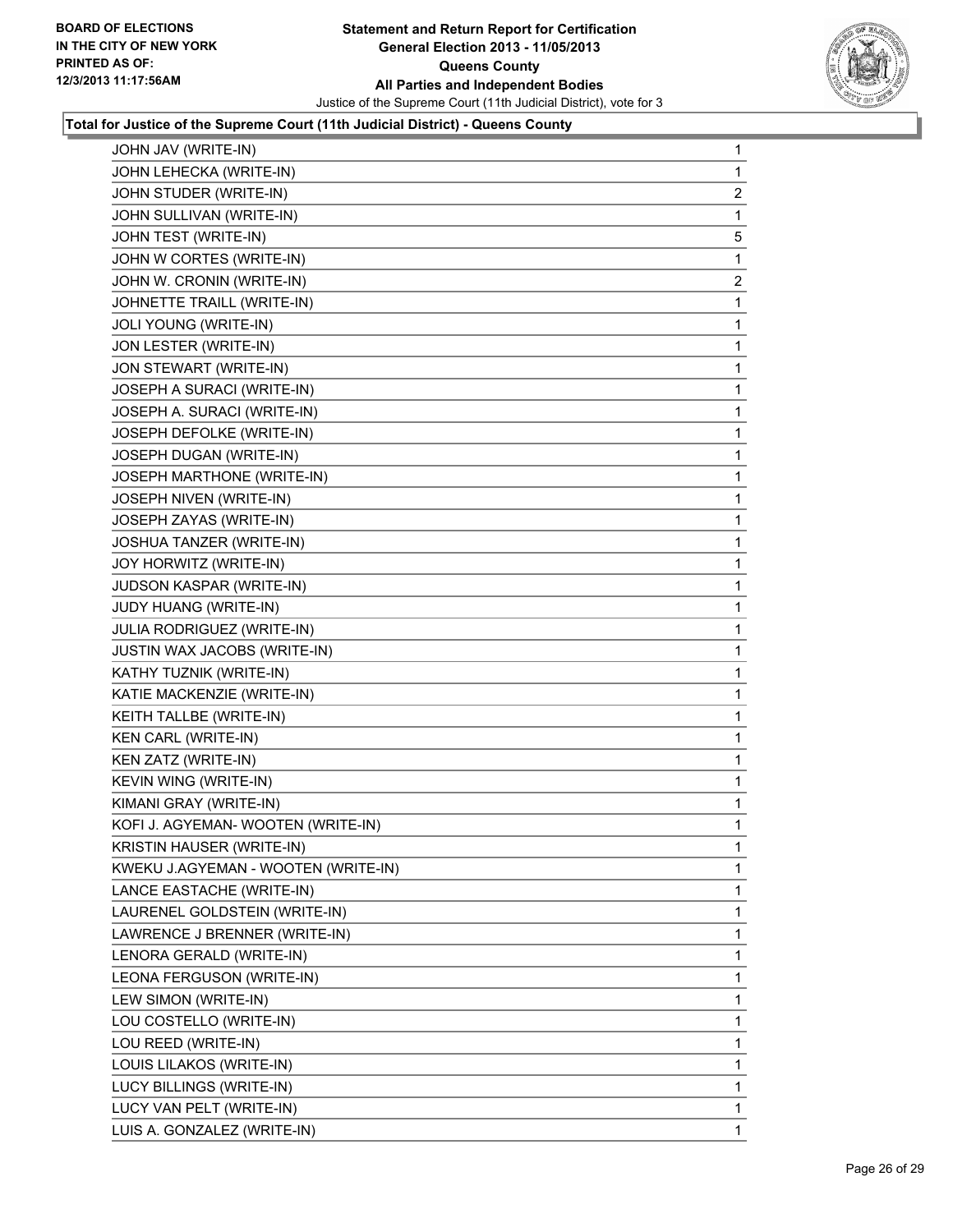

| LYNNE STEWART (WRITE-IN)             | 1              |
|--------------------------------------|----------------|
| MARC DIXON (WRITE-IN)                | 1              |
| MARCO ANLHEARL (WRITE-IN)            | 1              |
| MARCO PAZ (WRITE-IN)                 | 2              |
| MARGUERITE COROILE (WRITE-IN)        | 1              |
| MARIA SVOURT (WRITE-IN)              | 1              |
| MARIO SANCHEZ (WRITE-IN)             | $\overline{2}$ |
| MARK BIBILS (WRITE-IN)               | 1              |
| MARK CARSON (WRITE-IN)               | 1              |
| MARK STERNICK (WRITE-IN)             | 1              |
| MARTIN CALBWELL (WRITE-IN)           | 1              |
| MARTIN KING JR (WRITE-IN)            | 1              |
| MARVIN BECKDEY (WRITE-IN)            | 1              |
| MATT HUNTER (WRITE-IN)               | 1              |
| MATT JOSEPHER (WRITE-IN)             | 1              |
| MELANIE SILLEHI (WRITE-IN)           | 1              |
| MERCEDES CANO (WRITE-IN)             | 1              |
| MICH KIZMIAS (WRITE-IN)              | 1              |
| MICHAEL BROWN (WRITE-IN)             | 1              |
| MIKE HARAY (WRITE-IN)                | 1              |
| MITCHELL FRANK (WRITE-IN)            | 1              |
| MITZNO SHMIDMION (WRITE-IN)          | 1              |
| NECHONGE LOCH (WRITE-IN)             | 1              |
| NEIL GAIMAN (WRITE-IN)               | 1              |
| NICHOLAS DE PATER ALLISON (WRITE-IN) | 1              |
| NICK GULOTTA (WRITE-IN)              | 1              |
| NICOLE BRAMSTEAD (WRITE-IN)          | 1              |
| <b>NOEMI ALLEN (WRITE-IN)</b>        | 1              |
| NORA LARKIN-RIVERA (WRITE-IN)        | 1              |
| NORMAN SEIGEL (WRITE-IN)             | 1              |
| <b>OSCAR HAVENS (WRITE-IN)</b>       | 1              |
| PATRICK SETNOFF (WRITE-IN)           | 1              |
| PAUL CRIMI (WRITE-IN)                | 1              |
| PAUL KIM (WRITE-IN)                  | 1              |
| PAUL ORTEGA (WRITE-IN)               | 1              |
| PAULINE MISTRETTA (WRITE-IN)         | 1              |
| PETER CARROZA (WRITE-IN)             | 1              |
| PETER MOSHAS (WRITE-IN)              | 1              |
| PNINA SAMUELS (WRITE-IN)             | 1              |
| RALPH NADER (WRITE-IN)               | 1              |
| RAMANDEY GRAHAM (WRITE-IN)           | 1              |
| RAMON JIMENEZ (WRITE-IN)             | 1              |
| RANDY CREDICO (WRITE-IN)             | 1              |
| REO TRENT (WRITE-IN)                 | 1              |
| RICHARD BUTCHER (WRITE-IN)           | 1              |
| RICKIE LIZALDE (WRITE-IN)            | 1              |
|                                      |                |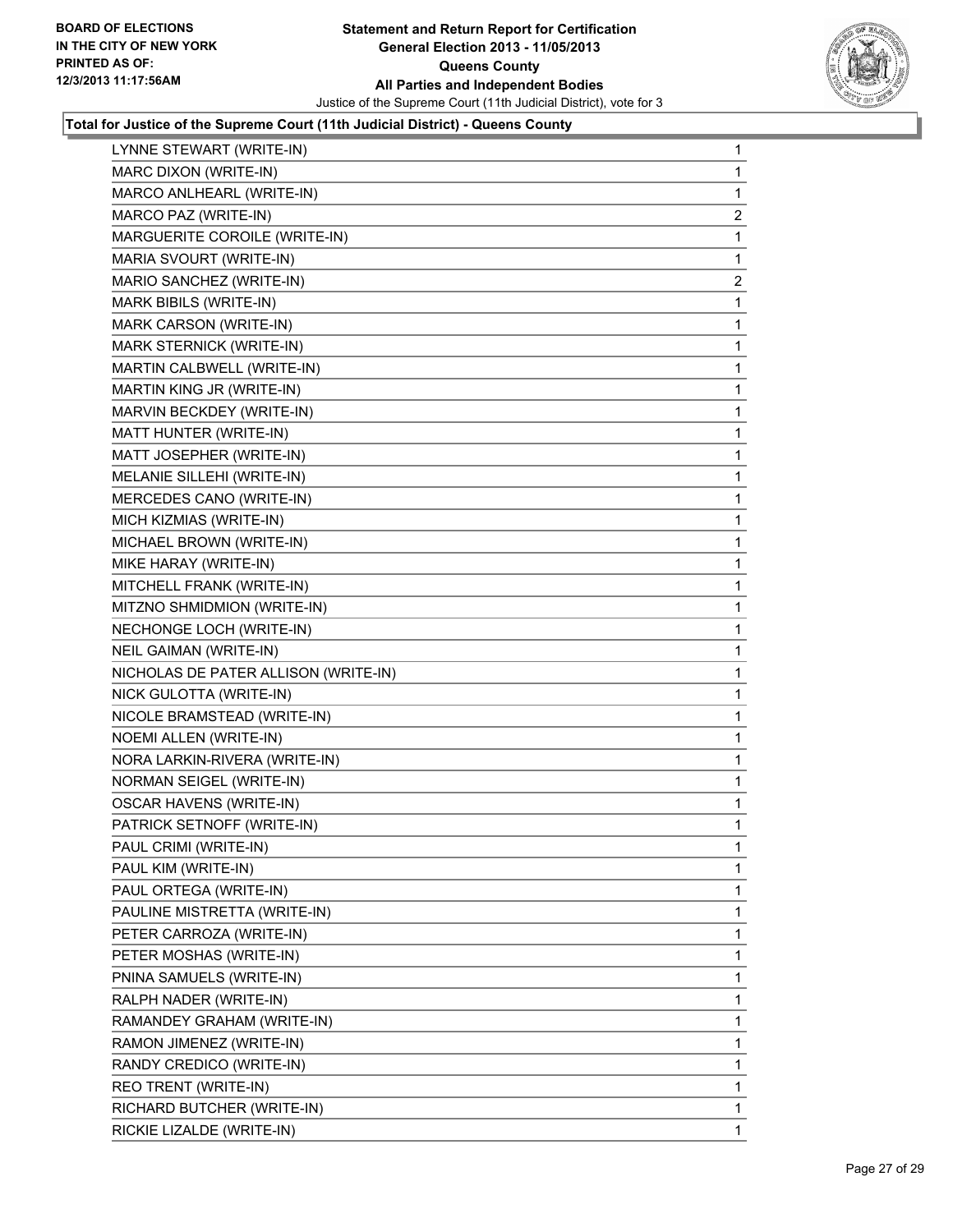

| ROBERT MCDONALD (WRITE-IN)         | 1              |
|------------------------------------|----------------|
| ROBERT PIMENTEL (WRITE-IN)         | $\mathbf{1}$   |
| ROBERT W VEACH (WRITE-IN)          | 1              |
| ROGER WAREHARK (WRITE-IN)          | 1              |
| RONDY CREDICO (WRITE-IN)           | 1              |
| RORY I. LANCMAN (WRITE-IN)         | $\overline{a}$ |
| RUBIN M. COHEN (WRITE-IN)          | 1              |
| RUDOLPH BEHRMAN (WRITE-IN)         | 1              |
| RUDY GIULIANI (WRITE-IN)           | $\mathbf{2}$   |
| SAMUEL SHINGLE- DECKER (WRITE-IN)  | 1              |
| SAMUEL WOLFSON (WRITE-IN)          | 1              |
| SARAH TINKLER (WRITE-IN)           | 1              |
| SHARONA BAONATHAN (WRITE-IN)       | 1              |
| SHELDON ABT (WRITE-IN)             | 1              |
| SOPHIA SPENCE (WRITE-IN)           | 1              |
| STEPHAN G. BACK (WRITE-IN)         | 1              |
| STEPHEN I. FEDER (WRITE-IN)        | 2              |
| STEPHEN POKART (WRITE-IN)          | 1              |
| STEPHEYL DYECIN (WRITE-IN)         | 1              |
| STEVE BEHAR (WRITE-IN)             | 1              |
| STEVE DENNIS (WRITE-IN)            | 1              |
| STEVEN BIULSI (WRITE-IN)           | 1              |
| STEVEN BORDONARO (WRITE-IN)        | 1              |
| STEVEN COBERT (WRITE-IN)           | 1              |
| STEVEN ZISSOU (WRITE-IN)           | 1              |
| SUSAN BRYANT (WRITE-IN)            | 1              |
| SYED REZA (WRITE-IN)               | 1              |
| TERESA SHEEVAN (WRITE-IN)          | 2              |
| TERRY BRENNAN (WRITE-IN)           | 1              |
| THOMAS BEDDINGTON (WRITE-IN)       | 1              |
| THOMAS F. REDDINGTON (WRITE-IN)    | 1              |
| THOMAS J. HILLGARDNER (WRITE-IN)   | 1              |
| THOMAS J. LOUGHRAM (WRITE-IN)      | 1              |
| THOMAS LUMPKIM (WRITE-IN)          | 1              |
| THOMAS PAPPEY (WRITE-IN)           | 1              |
| TIM HAVENS (WRITE-IN)              | 1              |
| TINA FEY (WRITE-IN)                | 1              |
| TOM JEFFERSON (WRITE-IN)           | 1              |
| TONY AVELLA (WRITE-IN)             | 2              |
| TONY RYAN (WRITE-IN)               | 1              |
| TOR JOHNSON (WRITE-IN)             | 1              |
| TRISTAN CHIN-FATT (WRITE-IN)       | 1              |
| UNATTRIBUTABLE WRITE-IN (WRITE-IN) | 366            |
| VERONICA ESCOBAR (WRITE-IN)        | 1              |
| VILMA ESPERANZA GARCIA (WRITE-IN)  | 1              |
| VINCENT AVEGLIANO (WRITE-IN)       | $\mathbf{1}$   |
|                                    |                |